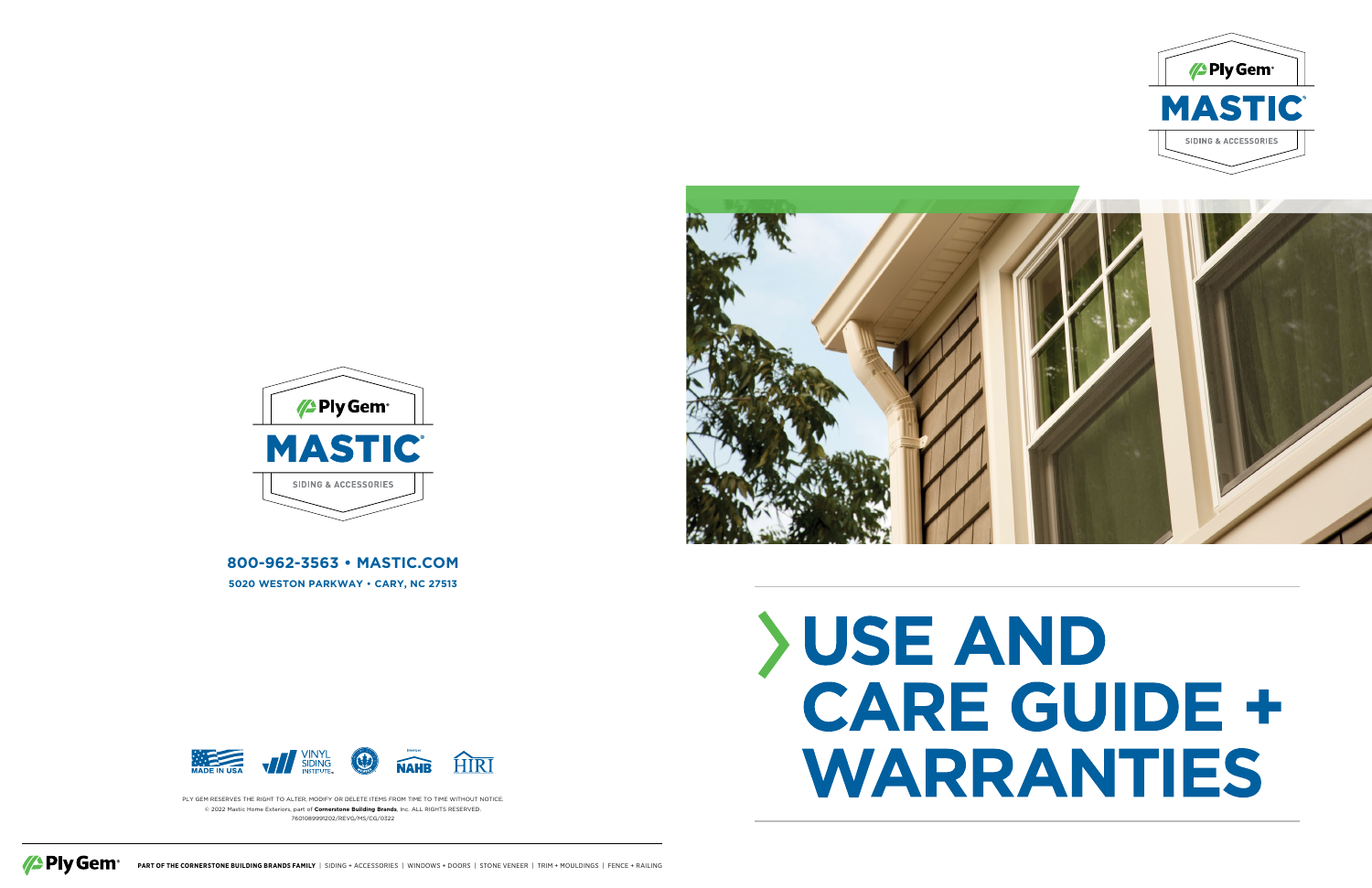**USE AND CARE GUIDE 3**

#### **LIMITED LIFETIME WARRANTY**

**VINYL SIDING, VINYL SOFFIT + VINYL ACCESSOR** 

**SOLARDEFENSE REFLECTIVE TECHNOLOGY™ VINYL SIDING + VINYL ACCESSORIES 6**

**CEDAR DISCOVERY® AND ACCESSORIES 8**

**DESIGNER ACCENTS 10**

**ALUMINUM SIDING, SOFFIT, SELECT TRIM COIL** 

**RAIN REMOVAL SYSTEMS 14**

#### **20-YEAR LIMITED WARRANTY**

**GUTTER COIL 16**

**WARRANTY REGISTRATION 18**

|                        | 3  |
|------------------------|----|
|                        |    |
|                        |    |
| <b>RIES</b>            | 4  |
|                        | 6  |
|                        | 8  |
|                        | 10 |
| <b>AND ACCESSORIES</b> | 12 |
|                        | 14 |
|                        |    |

| 16 |
|----|
| 18 |
|    |



# Use and Care Guide + Warranties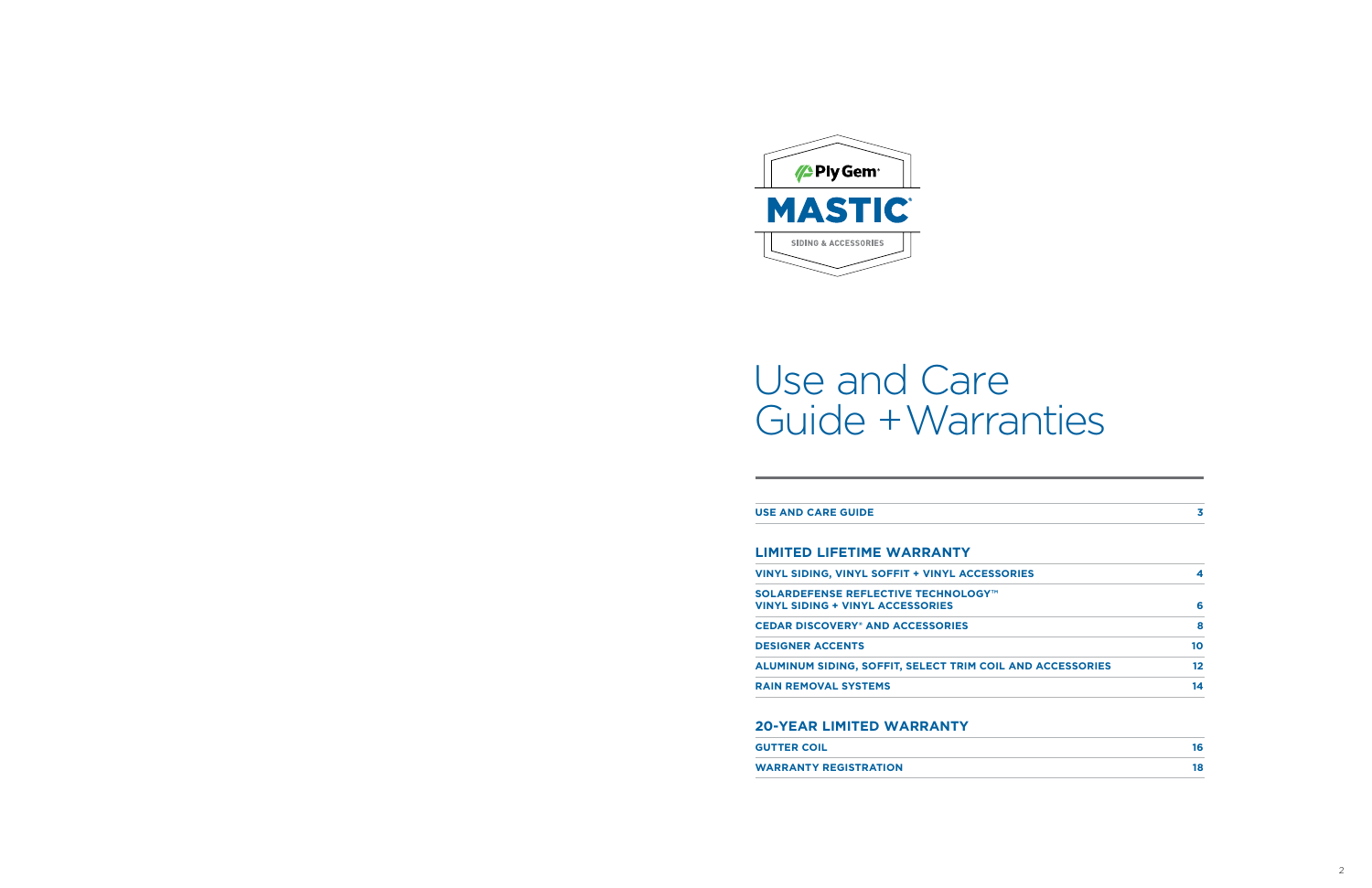

Your selection of Ply Gem Mastic Siding and/or Aluminum products to cover your most valuable investment should provide a beautiful appearance and long-lasting protection. To keep your home beautiful over the years, you should implement the following procedures at least annually for the major care of your Mastic Siding and Aluminum Products:

1/3 cup detergent (Tide<sup>\*</sup>, for example) 2/3 cup trisodium phosphate 1 gallon water

- 1. **General Cleaning.** Use an ordinary garden hose to give your siding a light rinse working from the top down.
- 2. **Moderate Atmospheric Dirt.** We recommend at least an annual washing with clear water using a garden hose and soft-bristled brush. A long-handled car washing brush is ideal for this purpose.
- 3. **Heavy Industrial Atmospheric Dirt.** Wash in the manner indicated above, but use the following solution:

1/3 cup detergent (Tide<sup>\*</sup>, for example) 2/3 cup trisodium phosphate 1 quart sodium hypochlorite 5% solution (Clorox<sup>\*</sup>, for example) 3 quarts water

4.**Mildew Accumulation.** Mildew can collect on surfaces of all types of building products and is often evident on surfaces that have not been properly cared for and maintained. Normally, mildew will appear as black spots. Mildew can be removed by using the basic cleaning solution above with the addition of sodium hypochlorite as follows:

5. **Additionally for Aluminum Products.** For caulking compounds, tar and similar substances use mineral spirits in reasonable amounts and apply directly to the foreign substance. Immediately after cleaning, rinse the area thoroughly with water.

CAUTION: Do not exceed the recommended concentrations of cleaners; to do so can cause damage to the product. Avoid skin and eye contact with the solution, and in all cases follow manufacturer's instructions for the use of cleaning compounds and solutions. Avoid use of abrasivetype cleaners and strong solvents. Test any cleaner on an inconspicuous area before applying to major areas. To minimize streaking, always clean from the bottom to the top and follow with a rinsing of clear water. Excessive scrubbing is unnecessary, can be harmful to the products, and may cause undesirable glossy areas over the finish.

CAUTION: Do not use or mix sodium hypochlorite with other household chemicals or products containing ammonia. To do so will release hazardous gases.

CAUTION: Use care not to saturate window and door openings when cleaning your Ply Gem Mastic siding and aluminum products.

TIP: Where the house is extremely dirty, it is recommended you start washing from the bottom and go to the top, rinsing frequently. Cleaning solutions should be permitted to stand on the surface of the siding and/or soffit for several minutes before rinsing.

TIP: Pay particular attention to areas under eaves, porches, awnings, and other overhangs that have limited exposure to the natural washing effect of rainfall.

### **HOW TO CARE FOR YOUR PRODUCTS.**



# Use and Care Guide

Ply Gem manufactures the Products in accordance with high standards and tight quality controls, and the Products will not rust or corrode, because they are made of vinyl, or flake or peel, because there is no paint to flake or peel. It is important for you to know that Ply Gem supports its Products and that, as a consumer-purchaser, Ply Gem will respond to notice from you regarding any product concerns according to the terms set forth below.

#### **WHAT DOES THIS WARRANTY COVER?**

Ply Gem warrants to you, the owner of the property at the time the Products were originally installed, that, upon notice from you as required herein, Ply Gem will provide replacement product or refund (as provided below) to correct any of the following conditions if such condition is directly caused by a manufacturing defect in the Product as determined by Ply Gem and has resulted in a significant impairment in usage, provided the Products are installed according to the specifications of Ply Gem.

**Limited Lifetime Manufacturing Defects Warranty.** Blistering, checking, crazing, flaking, peeling, rot or corrosion if it is directly caused by a manufacturing defect in the Product as determined by Ply Gem.

**Limited Fade Warranty.** Excessive fade, which is more than 'normal fading' (see below) and is in excess of a Delta E of 4 Hunter units, as determined by Ply Gem based on our examination of a siding sample. **Musket Brown colored Products used on sidewalls are excluded from this warranty.**

**Limited Hail Damage Warranty.** Hail damage on the terms and conditions more fully outlined below.

These warranties are limited to the terms and conditions, exclusions and limitations, requirements and legal rights set forth in this Warranty.

#### **HOW LONG DOES THE WARRANTY LAST AND CAN IT BE TRANSFERRED?**

If you are an individual, the Limited Lifetime Manufacturing Defects Warranty, Limited Fade Warranty and Limited Hail Damage Warranty will last for as long as you own and reside in the property on which the Products were originally installed ("Property"). If you are not an individual (e.g., a corporation, condominium, cooperative housing arrangement, unincorporated association, school, church, government or public entity, etc.) or the Products are installed in a multi-family, non-owner occupied or commercial application (such as condominiums, rental properties, apartments, office buildings, schools, churches, government buildings, etc.), the warranty period will be 50 years from the date of the original installation of the Products on the Property, prorated as outlined in the Warranty Coverage Schedule below.

The Limited Lifetime Manufacturing Defects Warranty, Limited Fade Warranty and Limited Hail Damage Warranty may be transferred with the Property; however, upon the transfer, the warranty period will be no more than 50 years from the date of the original installation of the Products on the Property, prorated in accordance with the Warranty Coverage Schedule below.

#### **WHAT WILL WE DO?**

You must notify us in accordance with the notice requirements outlined below, and we must validate the complaint. Upon validation, we will, at our sole discretion, repair, replace or refund the original purchase and installation price (as prorated in accordance with the Warranty Coverage Schedule below, if applicable) of any of the Products we determine to be defective under the terms of this Warranty. We will have no responsibility for any costs associated with the labor required to remove, replace or install any Product.

Our obligations under this Warranty will in no event exceed the original purchase price of the Products found to be defective and the cost of the labor involved in the original installation of such defective Products. Any additional costs and expenses beyond these amounts are your responsibility.

For the Limited Hail Damage Warranty, it is your responsibility to pursue the cost of repair or replacement of damaged material through all applicable insurance coverage, including homeowner's insurance. After you exhaust such coverage, if you have any Product cost that you have incurred in the purchase of the Product that is necessary to replace the Product on your Property which was damaged by hail, and these costs are in excess of your total insurance coverage (excluding your insurance deductible), we will reimburse you for that difference, up to the original purchase price for the damaged Product. Any additional costs and expense beyond these amounts are your responsibility. In the event of repair, replacement or refinishing under this Warranty, the Warranty

> **Products** means vinyl siding (other than SolarDefense Reflective Technology<sup>TM</sup>), vinyl soffit or related vinyl accessories (but not scallops, shakes, or trim coil) manufactured by Ply Gem.

applicable to the replacement material or to the repaired or refinished Products will extend only for the time remaining under the original Warranty.

#### **WHAT DOESN'T THIS WARRANTY COVER?**

Any obligation of Ply Gem hereunder is contingent upon proper installation per manufacturer's instructions and good building practices, normal product use, maintenance and proper care, including annual cleaning. This Warranty does not cover:

- any condition not directly caused by a defect in a Product as manufactured. • any installation or defects or damage of any kind attributable to or resulting from installation, including faulty or improper installation.
- weathering or changes in surface color resulting from chalking, fading, discoloring, soiling or staining. Exposure to sunlight, the elements, weather and atmospheric conditions may cause these changes over time, and the degree to which weathering occurs will vary depending on air quality, the building's location and other local conditions over which we have no control.
- normal wear or conditions caused by:
- accidental damage;
- settlement;
- structural shrinkage or distortion of the property structure;
- fire;
- lightning, hurricane, tornado, windstorm, earthquake, or other acts of God; - corrosive or abrasive products or harmful chemicals (including harmful cleaning compounds and pesticides);
- fumes or vapors;
- air pollution;

- neglect;
- mishandling; - improper care;
- improper or harmful cleaning;
- misuse or abuse;
- vandalism;
- airborne stains, mold and mildew accumulation;
- your failure (or the failure of subsequent property owners) to provide reasonable and necessary maintenance of the Products (see "Care and Maintenance Instructions");
- impact of foreign objects; and
- heat or solar radiation at altitudes above 5,000 feet ASL or in extreme desert climates with prolonged elevated daily ambient temperatures and solar exposure.
- warping or distortion due to exposure to heat sources (e.g., fire, barbecue grills, etc.) or exposure to unusual or reflective heat sources (e.g., glass reflection, roofing materials, pools, decks, blacktop, or concrete materials).
- Products that have been altered, modified or subjected to unauthorized repair.
- Products that have been painted or whose surface has been altered in any way without written authorization from Ply Gem.
- uneven fading, color change or "striping" due to installation over dissimilar, inconsistent or inadequate sheathing or backer board. any other causes beyond our reasonable control.
- **OTHER LIMITATIONS**
- 1. This Warranty covers only genuine Mastic Vinyl Siding (other than SolarDefense Reflective Technology<sup>TM</sup>, Vinyl Soffit and Vinyl Accessories. It is your responsibility to verify that the products installed are our Products. It is a good idea to retain your proof of purchase in case it is needed if you submit a warranty claim.
- 2. Replacement products may differ in gloss and/or color from Products originally installed on the Property, and Ply Gem shall not be responsible or liable as a result of such variance.
- 3. We reserve the right to discontinue or change any of our products, including design and color changes, at any time and without notice or liability. If, for any reason, Products of the type originally installed are no longer available from us at the time you make a warranty claim, we may substitute another product determined by us to be of comparable quality and/or price and shall not be liable as a result of any difference.
- 4. There are no warranties on these Products other than as set forth in this Warranty, and no dealer, contractor, applicator, distributor or other is authorized to change or add to this Warranty. We are not liable to you for a breach of any other written or oral express warranties, such as those, if any, given to you by dealers, contractors, applicators, or distributors of the Products. You agree that no action or inaction of Ply Gem shall constitute a waiver.
- 5. THIS IS THE SOLE WARRANTY FOR THE PRODUCTS, AND ALL OTHER WARRANTIES, INCLUDING OF MERCHANTABILITY AND FITNESS FOR PURPOSE, ARE DISCLAIMED AND EXCLUDED. THIS IS YOUR EXCLUSIVE WARRANTY AND IS IN LIEU OF ALL OTHER WARRANTIES, EXPRESS OR IMPLIED, INCLUDING BUT NOT LIMITED TO IMPLIED WARRANTIES OF MERCHANTABILITY AND FITNESS FOR A PARTICULAR PURPOSE, REMEDIES OR CLAIMS, IRRESPECTIVE OF SOURCE AND PLY GEM'S NEGLIGENCE. WE EXCLUDE AND ARE NO EVENT SHALL WE BE RESPONSIBLE FOR ANY LOSS OF USE, LOST PROFIT, DIMINUTION IN VALUE, CONSEQUENTIAL, SPECIAL, INDIRECT, EXEMPLARY, PUNITIVE OR INCIDENTAL DAMAGES OF ANY KIND. UNDER NO CIRCUMSTANCE SHALL WE BE LIABLE FOR AN AMOUNT EXCEEDING THE PURCHASE PRICE OF THE AFFECTED PRODUCT. COURSE OF DEALINGS, CUSTOM AND USAGE, STATEMENTS, LABELS, ADVERTISING AND PRODUCT REPRESENTATIONS OF ANY KIND SHALL NOT EXPAND THE SCOPE OF THIS WARRANTY.
- 6. Where these limitations are prohibited or otherwise altered by mandatory legal provisions, the warranty shall remain effective to the full extent of the law. This Warranty gives you specific legal rights. You may also have other rights which vary from state to state. SOME STATES DO NOT ALLOW THE EXCLUSION OR LIMITATION OF INCIDENTAL OR CONSEQUENTIAL DAMAGES, SO THE ABOVE LIMITATION OR EXCLUSION MAY NOT APPLY TO YOU.
- 7. Ply Gem Products are often designed and tested in accordance with required standard procedures established by industry associations. These measure performance of sample products in a laboratory-type setting. For consistency, Ply Gem manufactures its products utilizing the same methods and materials as in fabrication of a product for testing. Small tolerances among product components, manufacturing processes and other factors may result in some variance with individual product and performance.

#### **THESE DEFINITIONS APPLY TO THE TERMS USED:**

**Excessive Color Fade** means a change in the color of any siding in excess of a Delta E of four (4) Hunter units, as determined by us, following the initial installation of the siding, provided that any uneven or abnormal fade distribution is not due to a buildup or accumulation of stains, dirt, mold, mildew, or any other deficiency caused by the lack of at least annual preventative maintenance by the homeowner as such annual preventative maintenance is described in the Ply Gem Installation Manual.

**Purchase and Installation Price** means the sum of (a) the total original cost of the siding that is defective or otherwise being replaced, plus (b) the total original cost of labor for the installation of siding that is defective or otherwise being replaced. If we cannot determine these amounts from original documents, we will compute the purchase and installation price using (i) our suggested retail price in effect at the time of the installation for the cost of material, (ii) labor rates prevailing in the area where the building is located at the time of installation and (iii) an estimated installation time for the cost of labor.

**Weathering** means changes caused by exposure to sunlight, rain, air pollution, variations in temperature and other atmospheric conditions.

# V.I.P. LIMITED LIFETIME WARRANTY VINYL SIDING, VINYL SOFFIT + VINYL ACCESSORIES (THE "PRODUCTS") other than SolarDefense Reflective Technology™ Vinyl Siding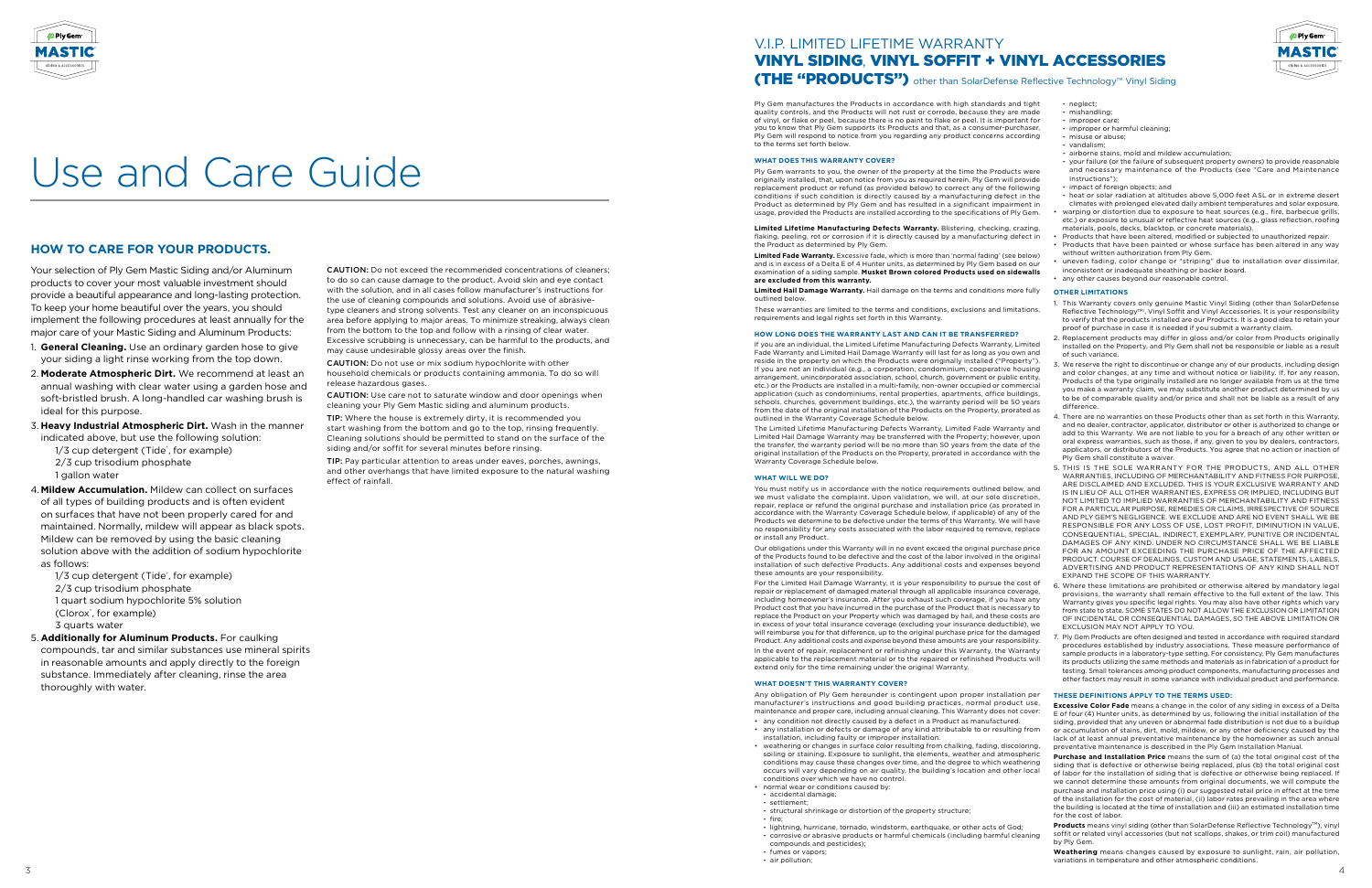#### **HOW DO YOU REGISTER YOUR WARRANTY?**

For all Mastic materials used on this installation project, one Application for Warranty Registration must be completed at mastic.com or mailed within 30 days after original installation has been completed. Please mail it to Mastic, Warranty Registration Department, P.O. Box 110100, Pittsburgh, PA 15232. Failure to register the Warranty will not void the Warranty, but registration of this Warranty confirms the date of purchase of our Products and assists Ply Gem in processing any Warranty claim you might have. This confirmation is of benefit to you, especially if your original proof of purchase is lost. It is a good idea to retain your proof of purchase incase it is needed if you submit a warranty claim.

#### **HOW DO YOU TRANSFER YOUR WARRANTY?**

You and subsequent Property owners may transfer this Warranty by providing written notice to us within 30 days after the date of transfer of ownership. The notice should include the warranty registration number (if available), the address of the Property, the name and mailing address of the new owners and the date of transfer. The notice should be sent to Mastic, Warranty Transfer Department, P.O. Box 110100, Pittsburgh, PA 15232 . Failure to notify Ply Gem will not void the Warranty, but the notice will assist Ply Gem in processing any warranty claim.

Warranty coverage upon transfer is as described in detail above. Upon any transfer of the property, your obligations become the obligations of the new Property owners.

#### **HOW DO YOU SUBMIT A WARRANTY CLAIM?**

You must submit your claim in writing to us within the warranty period and within thirty (30) days of product failure.

To initiate a claim, you should contact our warranty services number at 1-800-962- 3563 to receive a warranty claims packet.

If you would like to submit a claim request in writing, please provide the following nformation: a description of the claimed Product failure and the date the failure was discovered; the warranty registration number (if available); the date of original installation; proof of status as property owner; proof of purchase; date and place of purchase; and your name, address and phone number. Written claims should be sent to Mastic, Warranty Claims Department, 303 W. Major Street, Kearney, MO 64060 or fax your information to 816-426-8210.

Ply Gem will provide notification of any additional information and physical evidence that may be required to process your claim. When a sample is required, it must be sent at the homeowner's expense. In the event the homeowner wants the sample returned, there will be a \$25 handling fee.

Ply Gem shall have no obligation whatsoever without proper notice and an opportunity to respond. Upon proper notice, Ply Gem shall be afforded the opportunity to inspect or take other action necessary to formulate a response.

ANY REPAIR OF THE PRODUCTS UNDERTAKEN WITHOUT PRIOR WRITTEN AUTHORIZATION FROM PLY GEM WILL VOID THIS WARRANTY.

#### **WARRANTY COVERAGE SCHEDULE**

Total claim cost of refund not to exceed original purchase and installation price.

#### **IMPORTANT: FIRE SAFETY INFORMATION**

Exterior vinyl building materials require little maintenance for many years. Nevertheless, common sense dictates that builders and suppliers of vinyl products store, handle and install vinyl materials in a manner that avoids damage to the product and/or structure. Owners and Installers should take a few simple steps to protect vinyl building materials from fire.

# To register your warranty go to **mastic.com/warranty**

**TO THE HOME AND BUILDING OWNER**

Rigid vinyl siding is made from organic material and will melt or burn when exposed to a significant source of flame or heat. Building owners, occupants and outside maintenance personnel should always take normal precautions to keep sources of fire, such as barbecues, and combustible materials, such as dry leaves, mulch and

trash away from vinyl siding.

**TO THE BUILDING TRADES, SPECIFIERS, PROFESSIONAL** 

**AND DO-IT-YOURSELF INSTALLERS**

When rigid vinyl siding is exposed to significant heat or flame, the vinyl will soften, sag, melt or burn, and may thereby expose material underneath. Care must be exercised when selecting underlayment materials because many underlayment materials are made from organic materials that are combustible. You should consider the fire properties of underlayment materials prior to installation. All building materials should be installed

| NUMBER OF YEARS FROM DATE<br>OF ORIGINAL INSTALLATION TO<br>DATE OF CLAIM | PERCENTAGE OF PURCHASE PRICE OF<br>ORIGINALLY INSTALLED PRODUCTS<br>FOUND TO BE DEFECTIVE UNDER THE<br>TERMS OF THIS WARRANTY<br>FOR WHICH PLY GEM WILL BE<br>RESPONSIBLE FOR |
|---------------------------------------------------------------------------|-------------------------------------------------------------------------------------------------------------------------------------------------------------------------------|
| DURING THE ORIGINAL INDIVIDUAL<br>PURCHASER'S OWNERSHIP OF THE PROPERTY:  | 100%                                                                                                                                                                          |
| SUBSEQUENT OWNERS AND OTHERS COVERED BY A 50-YEAR PRORATED WARRANTY:      |                                                                                                                                                                               |
| $O - 5$                                                                   | 100%                                                                                                                                                                          |
| MORE THAN 5 BUT LESS THAN 7                                               | 90%                                                                                                                                                                           |
| MORE THAN 7 BUT LESS THAN 8                                               | 80%                                                                                                                                                                           |
| MORE THAN 8 BUT LESS THAN 9                                               | 70%                                                                                                                                                                           |
| MORE THAN 9 BUT LESS THAN 10                                              | 60%                                                                                                                                                                           |
| MORE THAN 10 BUT LESS THAN 11                                             | 50%                                                                                                                                                                           |
| MORE THAN 11 BUT LESS THAN 12                                             | 40%                                                                                                                                                                           |
| MORE THAN 12 BUT LESS THAN 13                                             | 30%                                                                                                                                                                           |
| MORE THAN 13 BUT LESS THAN 14                                             | 20%                                                                                                                                                                           |
| MORE THAN 14 BUT LESS THAN 50                                             | 10%                                                                                                                                                                           |
|                                                                           |                                                                                                                                                                               |

according to local, state and federal building code and fire regulations.

For more information about vinyl siding products, contact Ply Gem or visit the Vinyl

Siding Institute at vinylsiding.org or contact them at 202-587-5100. **FACTS ABOUT THE INSTALLATION OF MASTIC VINYL SIDING**

We designed and manufactured Mastic Vinyl Siding to perform best when installed by qualified applicators. While Ply Gem does not assume responsibility for installation of its products, it does keep installers informed on new techniques and provides detailed installation instructions on all of its products. We frequently update our installation

manuals with new and improved methods of application.

You should discuss any product adjustments with the dealer or applicator that did the work. These adjustments can best be made by the original dealer or applicator, since

he or she is most familiar with your particular installation.

## V.I.P. LIMITED LIFETIME WARRANTY

# VINYL SIDING, VINYL SOFFIT + VINYL ACCESSORIES ("THE PRODUCTS") other than SolarDefense Reflective Technology™ Vinyl Siding

or fill out the card found in the back and mail to the address provided.





# V.I.P. LIMITED LIFETIME WARRANTY Vinyl Siding + Vinyl Accessories

Ply Gem manufactures SolarDefense Reflective Technology™ Vinyl Siding and Vinyl Accessories (the "Products") in accordance with high standards and tight quality controls, and the Products will not rust or corrode, because they are made of polymer, or flake or peel, because there is no paint to flake or peel. It is important for you to know that Ply Gem supports its Products and that, as a consumer-purchaser, Ply Gem will respond to notice from you regarding any product concerns according to the terms set forth below.

#### **WHAT DOES THIS WARRANTY COVER?**

Ply Gem warrants to you, the owner of the property at the time the Products were originally installed, that, upon notice from you as required herein, Ply Gem will provide replacement product or refund (as provided below) to correct any of the following conditions if such condition is directly caused by a manufacturing defect in the Product as determined by Ply Gem and has resulted in a significant impairment in usage, provided the Products are installed according to the specifications of Ply Gem.

**Limited Lifetime Manufacturing Defects Warranty.** Blistering, checking, crazing, flaking, peeling, rot or corrosion if it is directly caused by a manufacturing defect in the Product as determined by Ply Gem.

**Limited Fade Warranty.** Excessive fade, which is more than 'normal fading' (see below) and is in excess of (i) a Delta E of 1 Hunter unit outside the manufacturing tolerances in the first 5 years from the date of the original installation of the Products on the Property or (ii) a Delta E of 2 Hunter units outside the manufacturing tolerances after the first 5 years from the date of the original installation of the Products on the Property. Excessive fade shall be determined by Ply Gem based on our examination of a siding sample.

**Limited Heat Distortion Warranty.** Heat distortion from normal conditions or normal reflective light sources (see exclusions below).

**Limited Hail Damage Warranty.** Hail damage on the terms and conditions more fully outlined below.

These warranties are limited to the terms and conditions, exclusions and limitations, requirements and legal rights set forth in this Warranty.

#### **HOW LONG DOES THE WARRANTY LAST AND CAN IT BE TRANSFERRED?**

If you are an individual, the Limited Lifetime Manufacturing Defects Warranty, Limited Fade Warranty, Limited Heat Distortion Warranty and Limited Hail Damage Warranty will last for as long as you own and reside in the property on which the Products were originally installed ("Property"). If you are not an individual (e.g., a corporation, condominium, cooperative housing arrangement, unincorporated association, school, church, government or public entity, etc.) or the Products are installed in a multifamily, non-owner occupied or commercial application (such as condominiums, rental properties, apartments, office buildings, schools, churches, government buildings, etc.), the warranty period will be 50 years from the date of the original installation of the Products on the Property, prorated as outlined in the Warranty Coverage Schedule below.

The Limited Lifetime Manufacturing Defects Warranty, Limited Fade Warranty, Limited Heat Distortion Warranty and Limited Hail Damage Warranty may be transferred with the Property; however, upon the transfer, the warranty period will be no more than 50 years from the date of the original installation of the Products on the Property, prorated in accordance with the Warranty Coverage Schedule below.

#### **WHAT WILL WE DO?**

You must notify us in accordance with the notice requirements outlined below, and we must validate the complaint. Upon the notification and validation, we will undertake the following:

At our sole option, we will repair, replace or refund the original purchase and installation price (as prorated in accordance with the Warranty Coverage Schedule below, if applicable) of any of the Products we determine to be defective under the terms of this Warranty. Our obligations under this Warranty will in no event exceed the original purchase price of the Products found to be defective and the cost of the labor involved in the original installation of such defective Products. Any additional costs and expenses beyond these amounts are your responsibility. If we elect to repair or replace Product under this warranty, we will also cover the reasonable labor costs for the applicable area, as determined solely by us.

For the Limited Hail Damage Warranty, it is your responsibility to pursue the cost of repair or replacement of damaged material through all applicable insurance coverage, including homeowner's insurance. After you exhaust such coverage, if you have any Product cost that you have incurred in the purchase of the Product that is necessary to replace the Product on your Property which was damaged by hail, and these costs are in excess of your total insurance coverage (excluding your insurance deductible), we will reimburse you for that difference, up to the original purchase price for the damaged Product. Any additional costs and expense beyond these amounts are your responsibility. We will have no responsibility for any costs associated with the labor required to remove, replace or install any Product damaged by hail.

In the event of repair, replacement or refinishing under this Warranty, the Warranty applicable to the replacement material or to the repaired or refinished Products will extend only for the time remaining under the original Warranty.

#### **WHAT DOESN'T THIS WARRANTY COVER?**

Any obligation of Ply Gem hereunder is contingent upon proper installation per manufacturer's instructions and good building practices, normal product use, maintenance and proper care, including annual cleaning. This Warranty does not cover:

• any condition not directly caused by a defect in a Product as manufactured.



- 
- 
- 
- 
- 
- 
- 
- 

- 
- 
- 
- 
- 
- 
- 
- any installation or defects or damage of any kind attributable to or resulting from installation, including faulty or improper installation.
- normal weathering or changes in surface color resulting from chalking, fading, discoloring, soiling or staining. Exposure to sunlight, the elements, weather and atmospheric conditions may cause these changes over time, and the degree to which weathering occurs will vary depending on air quality, the building's location and other local conditions over which we have no control.
- normal wear or conditions caused by:
- accidental damage;
- settlement - structural shrinkage or distortion of the property structure;
- fire;
- lightning, hurricane, tornado, windstorm, earthquake, or other acts of God; - corrosive or abrasive products or harmful chemicals (including harmful cleaning compounds and pesticides);
- fumes or vapors;
- air pollution;
- neglect;
- mishandling;
- improper care; - improper or harmful cleaning
- misuse or abuse;
- vandalism;
- airborne stains, mold and mildew accumulation;
- your failure (or the failure of subsequent property owners) to provide reasonable and necessary maintenance of the Products (see "Care and Maintenance Instructions"); and
- impact of foreign objects.
- warping or distortion due to exposure to unusual or excessive heat sources (e.g., fire, barbecue grills, etc.).
- Products that have been altered, modified or subjected to unauthorized repair.
- Products that have been painted or whose surface has been altered in any way without written authorization from Ply Gem.
- uneven fading, color change or "striping" due to installation over dissimilar, inconsistent or inadequate sheathing or backer board.
- any other causes beyond our reasonable control.

#### **OTHER LIMITATIONS**

- 1. This Warranty covers only genuine Ply Gem SolarDefense Reflective Technology Vinyl Siding and Vinyl Accessories. It is your responsibility to verify that the products installed are our Products. It is a good idea to retain your proof of purchase in case it is needed if you submit a warranty claim.
- 2. Replacement products may differ in gloss and/or color from Products originally installed on the Property, and Ply Gem shall not be responsible or liable as a result of such variance.
- 3. We reserve the right to discontinue or change any of our products, including design and color changes, at any time and without notice or liability. If, for any reason, Products of the type originally installed are no longer available from us at the time you make a warranty claim, we may substitute another product determined by us to be of comparable quality and/or price and shall not be liable as a result of any difference.
- 4. There are no warranties on these Products other than as set forth in this Warranty, and no dealer, contractor, applicator, distributor or other is authorized to change or add to this Warranty. We are not liable to you for a breach of any other written or oral express warranties, such as those, if any, given to you by dealers, contractors, applicators, or distributors of the Products. You agree that no action or inaction or Ply Gem shall constitute a waiver.
- 5. THIS IS THE SOLE WARRANTY FOR THE PRODUCTS, AND ALL OTHER WARRANTIES, INCLUDING OF MERCHANTABILITY AND FITNESS FOR PURPOSE, ARE DISCLAIMED AND EXCLUDED. THIS IS YOUR EXCLUSIVE WARRANTY AND IS IN LIEU OF ALL OTHER WARRANTIES, EXPRESS OR IMPLIED, INCLUDING BUT NOT LIMITED TO IMPLIED WARRANTIES OF MERCHANTABILITY AND FITNESS FOR A PARTICULAR PURPOSE, REMEDIES OR CLAIMS, IRRESPECTIVE OF SOURCE AND PLY GEM'S NEGLIGENCE. WE EXCLUDE AND IN NO EVENT SHALL WE BE RESPONSIBLE FOR ANY LOSS OF USE, LOST PROFIT, DIMINUTION IN VALUE, CONSEQUENTIAL, SPECIAL, INDIRECT, EXEMPLARY, PUNITIVE OR INCIDENTAL DAMAGES OF ANY KIND. UNDER NO CIRCUMSTANCE SHALL WE BE LIABLE FOR AN AMOUNT EXCEEDING THE PURCHASE PRICE OF THE AFFECTED PRODUCT. COURSE OF DEALINGS, CUSTOM AND USAGE, STATEMENTS, LABELS, ADVERTISING AND PRODUCT REPRESENTATIONS OF ANY KIND SHALL NOT EXPAND THE SCOPE OF THIS WARRANTY.
- 6. Where these limitations are prohibited or otherwise altered by mandatory legal provisions, the warranty shall remain effective to the full extent of the law. This Warranty gives you specific legal rights. You may also have other rights which vary from state to state. SOME STATES DO NOT ALLOW THE EXCLUSION OR LIMITATION OF INCIDENTAL OR CONSEQUENTIAL DAMAGES, SO THE ABOVE LIMITATION OR EXCLUSION MAY NOT APPLY TO YOU.
- 7. Ply Gem Products are often designed and tested in accordance with required standard procedures established by industry associations. These measure performance of sample products in a laboratory-type setting. To pursue consistency, Ply Gem manufactures its products for sale utilizing the same methods and materials as in fabrication of a product for testing. All product components and manufacturing processes, however, involve an inherent range of tolerance. These and other factors can result in some variance among individual product performance.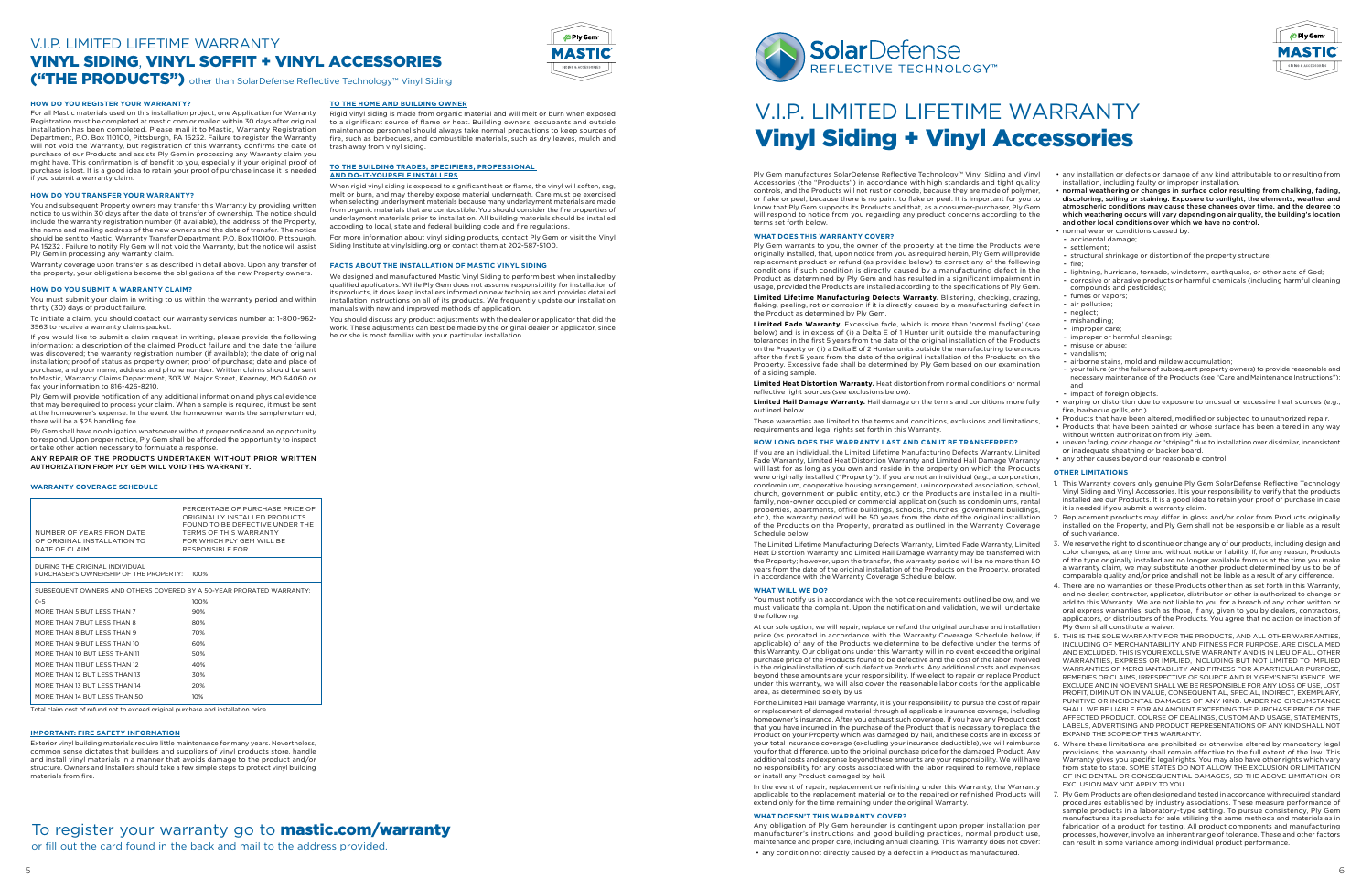

#### **THESE DEFINITIONS APPLY TO THE TERMS USED:**

**Excessive Fade** means a change in the color of any siding in excess of (i) a Delta E of 1 Hunter unit outside the manufacturing tolerances within 5 years from the date of the original installation of the Products on the Property or (ii) a Delta E of 2 Hunter units outside the manufacturing tolerances after 5 years from the date of the original installation of the Products on the Property, provided that any uneven or abnormal fade distribution is not due to a buildup or accumulation of stains, dirt, mold, mildew, or any other deficiency caused by the lack of at least annual preventative maintenance by the homeowner as such annual preventative maintenance is described in the Ply Gem Installation Manual. Excessive fade shall be determined by Ply Gem based on our examination of a siding sample.

**Purchase and Installation Price** means the sum of (a) the total original cost of the siding that is defective or otherwise being replaced, plus (b) the total original cost of labor for the installation of siding that is defective or otherwise being replaced. If we cannot determine these amounts from original documents, we will compute the purchase and installation price using (i) our suggested retail price in effect at the time of the installation for the cost of material, (ii) labor rates prevailing in the area where the building is located at the time of installation and (iii) an estimated installation time for the cost of labor.

**Products** means SolarDefense Reflective Technology™ Vinyl Siding and Vinyl Accessories manufactured by Ply Gem.

**Weathering** means changes caused by exposure to sunlight, rain, air pollution, variations in temperature and other atmospheric conditions.

**Weathers Unevenly or Uneven Weathering**, such as checker boarding, means uneven or non-uniform change in color of contiguous elements of siding under uniform, even and equal exposure to sunlight, natural radiation, rain, natural variations in temperature or other atmospheric conditions.

#### **HOW DO YOU REGISTER YOUR WARRANTY?**

For all Ply Gem materials used on this installation project, one Application for Warranty Registration must be completed at mastic.com or mailed within 30 days after original installation has been completed. Please mail it to Ply Gem, Warranty Registration Department, P.O. Box 110100, Pittsburgh, PA 15232. Failure to register the Warranty will not void the Warranty, but registration of this Warranty confirms the date of purchase of our Products and assists Ply Gem in processing any Warranty claim you might have. This confirmation is of benefit to you, especially if your original proof of purchase is lost. It is a good idea to retain your proof of purchase in case it is needed if you submit a warranty claim.

#### **HOW DO YOU TRANSFER YOUR WARRANTY?**

You and subsequent Property owners may transfer this Warranty by providing written notice to us within 30 days after the date of transfer of ownership. The notice should include the warranty registration number (if available), the address of the Property, the name and mailing address of the new owners and the date of transfer. The notice should be sent to Ply Gem, Warranty Transfer Department, P.O. Box 110100, Pittsburgh, PA 15232. Failure to notify Ply Gem will not void the Warranty, but the notice will assist Ply Gem in processing any warranty claim.

Warranty coverage upon transfer is as described in detail above. Upon any transfer of the property, your obligations become the obligations of the new Property owners.

#### **HOW DO YOU SUBMIT A WARRANTY CLAIM?**

You must submit your claim in writing to us within the warranty period and within thirty (30) days of product failure.

To initiate a claim, you should contact our warranty services number at 1-800-962- 3563 to receive a warranty claims packet.

If you would like to submit a claim request in writing, please provide the following information: a description of the claimed Product failure and the date the failure was discovered; the warranty registration number (if available); the date of original installation; proof of status as property owner; proof of purchase; date and place of purchase; and your name, address and phone number. Written claims should be sent to Ply Gem, Warranty Claims Department, 303 West Major, Kearney, MO 64060 or fax your information to 816-426-8210.

Ply Gem will provide notification of any additional information and physical evidence that may be required to process your claim. When a sample is required, it must be sent at the homeowner's expense. In the event the homeowner wants the sample returned, there will be a \$25 handling fee.

Ply Gem shall have no obligation whatsoever without proper notice and an opportunity to respond. Upon proper notice, Ply Gem shall be afforded the opportunity to inspect or take other action necessary to formulate a response.

ANY REPAIR OF THE PRODUCTS UNDERTAKEN WITHOUT PRIOR WRITTEN AUTHORIZATION FROM PLY GEM WILL VOID THIS WARRANTY.

#### **WARRANTY COVERAGE SCHEDULE**

#### **CARE AND MAINTENANCE**

Ply Gem Vinyl Siding, Soffit and Accessories are some of the most durable building products materials available today for residential applications. In most cases, normal rainfall is sufficient to keep it clean. But if your Ply Gem Vinyl Siding should need cleaning, we recommend the following procedures. Particular attention should be given to areas under eaves, porches, awnings and other overhangs that have limited exposure to the natural washing effect of rainfall.

- 1. **Moderate Atmospheric Dirt**  We recommend an occasional washing with clear water using a garden hose and soft-bristled brush (a long-handled, car-washing brush is ideal for this purpose).
- 2. **Heavy Industrial Atmospheric Dirt** Wash in the manner indicated above, but use following solution
- 1/3 cup detergent (Tide', for example)
- 2/3 cup trisodium phosphate (Soilax<sup>\*</sup>, for example) 1 gallon water
- 3. **Mildew Accumulation** Mildew can collect on surfaces of all types of building products and is often evident on surfaces that have not been properly cared for and maintained. Normally, mildew will appear as black spots. Mildew is easy to remove by using the basic cleaning solution above with the addition of sodium hypochlorite as follows: a. 1/3 cup detergent (Tide, for example)
- b. 2/3 cup trisodium phosphate (Soilax; for example)
- c. 1 quart sodium hypochlorite 5% solution (Clorox; for example)
- d. 3 quarts water
- 4. **Caulking Compounds, Tar and Similar Substances**  Use mineral spirits in reasonable amounts and apply directly to the foreign substance. Immediately after cleaning, rinse the area thoroughly with water.

CAUTION: Do not exceed the recommended concentrations of cleaners. To do so can cause damage to the Products' surface. Avoid skin and eye contact with the solution, and in all cases follow manufacturer's instructions for the use of cleaning compounds and solutions. Avoid use of abrasive-type cleaners and strong solvents. Test any cleaner on an inconspicuous area before applying to major areas. To minimize streaking, always clean from the bottom to the top and follow with a rinsing of clear water. Excessive scrubbing is unnecessary and can be harmful to the Products, and may cause undesirable glossy areas over the finish.

#### **IMPORTANT: FIRE SAFETY INFORMATION**

Exterior vinyl building materials require little maintenance for many years. Nevertheless, common sense dictates that builders and suppliers of vinyl products store, handle and install vinyl materials in a manner that avoids damage to the product and/or structure. Owners and Installers should take a few simple steps to protect vinyl building materials from fire.

#### **TO THE HOME AND BUILDING OWNER**

Rigid vinyl siding is made from organic material and will melt or burn when exposed to a significant source of flame or heat. Building owners, occupants and outside maintenance personnel should always take normal precautions to keep sources of fire, such as barbecues, and combustible materials, such as dry leaves, mulch and trash away from vinyl siding.

#### **TO THE BUILDING TRADES, SPECIFIERS, PROFESSIONAL AND DO-IT-YOURSELF INSTALLERS**

When rigid vinyl siding is exposed to significant heat or flame, the vinyl will soften, sag, melt or burn, and may thereby expose material underneath. Care must be exercised when selecting underlayment materials because many underlayment materials are made from organic materials that are combustible. You should ascertain the fire properties of underlayment materials prior to installation. All building materials should be installed in accordance with local, state and federal building code and fire regulations. For more information about vinyl siding products, contact Ply Gem or visit the Vinyl Siding Institute at vinylsiding.org or contact them at 202-587-5100.

#### **FACTS ABOUT THE INSTALLATION OF PLY GEM VINYL SIDING**

We designed and manufactured Ply Gem Vinyl Siding to perform best when installed by qualified applicators. While Ply Gem does not assume responsibility for installation of its products, it does keep installers informed on new techniques and provides detailed installation instructions on all of its products. We frequently update our installation manuals with new and improved methods of application.

You should discuss any product adjustments with the dealer or applicator that did the work. These adjustments can best be made by the original dealer or applicator, since he or she is most familiar with your particular installation.

Ply Gem manufactures the Products in accordance with high standards and tight quality controls, and the Products will not rust or corrode because they are made of rigid polypropylene. It is important for you to know that Ply Gem supports its Products and that, as a consumer-purchaser, Ply Gem will respond to notice from you regarding any product concerns according to the terms set forth below.

#### **WHAT DOES THIS WARRANTY COVER?**

Ply Gem warrants to you, the owner of the property at the time the Products were originally installed, that, upon notice from you as required herein, Ply Gem will provide replacement product or refund (as provided below) to correct any of the following conditions if such condition is directly caused by a manufacturing defect in the Product as determined by Ply Gem and has resulted in a significant impairment in usage, provided the Products are installed according to the specifications of Ply Gem.

**Limited Lifetime Manufacturing Defects Warranty.** Blistering, checking, crazing, flaking, peeling, rot or corrosion if it is directly caused by a manufacturing defect in the Product as determined by Ply Gem.

7 and 200 million of the contract of the contract of the contract of the contract of the contract of the contract of the contract of the contract of the contract of the contract of the contract of the contract of the contr **Purchase and Installation Price** means the sum of (a) the total original cost of the siding that is defective or otherwise being replaced, plus (b) the total original cost of labor for the installation of siding that is defective or otherwise being replaced. If we cannot determine these amounts from original documents, we will compute the purchase and installation price using (i) our suggested retail price in effect at the time of the installation for the cost of material, (ii) labor rates prevailing in the area where the building is located at the time of installation and (iii) an estimated installation time for the cost of labor.

# V.I.P. LIMITED LIFETIME WARRANTY CEDAR DISCOVERY AND ACCESSORIES ("THE PRODUCTS")

**Limited Fade Warranty.** Excessive fade, which is more than 'normal fading' (see below) and is in excess of a Delta E of 4 for Solid Colors in the first ten years and a Delta E of 7 for Variegated Colors in the first seven years from the date of the original installation of the Products on the Property. Excessive fade shall be determined by Mastic based on our examination of a siding sample.

**Limited Hail Damage Warranty.** Hail damage on the terms and conditions more fully outlined below.

These Warranties are limited to the terms and conditions, exclusions and limitations, requirements and legal rights set forth in this Warranty.

#### **HOW LONG DOES THE WARRANTY LAST AND CAN IT BE TRANSFERRED?**

If you are an individual, the Limited Lifetime Manufacturing Defects Warranty and Limited Hail Damage Warranty will last for as long as you own and reside in the property on which the Products were originally installed (Property") and the Limited Fade Warranty will last ten (10) years for Solid Colors / seven (7) years for Variegated Colors from the date of the original installation of the Products on the Property. If you are not an individual (e.g., a corporation, condominium, cooperative housing arrangement, unincorporated association, school, church, government or public entity, etc.) or the Products are installed in a multi-family, non-owner occupied or commercia application (such as condominiums, rental properties, apartments, office buildings, schools, churches, government building, etc.), the warranty period will be 50 years from the date of the original installation of the Products on the Property for Manufacturing Defects and Hail Damage and ten (10) years for Solid Colors / seven (7) years for Variegated Colors from the date of the original installation of the Products on the Property for Fade, prorated as outlined in the Warranty Coverage Schedule below.

The Limited Lifetime Manufacturing Defects Warranty, Limited Fade Warranty and Limited Hail Damage Warranty may be transferred with the Property; however, upon the transfer, the warranty period will be no more than 50 years from the date of the original installation of the Products on the Property for Manufacturing Defects and Hail Damage and ten (10) years for Solid Colors and seven (7) years for Variegated Colors from the date of the original installation of the Products on the Property for Fade, prorated in accordance with the Warranty Coverage Schedule below.

#### **WHAT WILL WE DO?**

You must notify us in accordance with the notice requirements outlined below, and we must validate the complaint. Upon the notification and validation, we will undertake the following:

| NUMBER OF YEARS FROM<br>DATE OF ORIGINAL INSTALL ATION<br>TO DATE OF CLAIM                                                                                                                                                                                               | PERCENTAGE OF PURCHASE PRICE<br>OF ORIGINALLY INSTALLED PRODUCTS<br>FOUND TO BE DEFECTIVE UNDER THE<br>TERMS OF THIS WARRANTY FOR WHICH<br>PLY GEM WILL BE RESPONSIBLE |
|--------------------------------------------------------------------------------------------------------------------------------------------------------------------------------------------------------------------------------------------------------------------------|------------------------------------------------------------------------------------------------------------------------------------------------------------------------|
| DURING THE ORIGINAL PURCHASER'S<br>OWNERSHIP OF THE PROPERTY:                                                                                                                                                                                                            | 100%                                                                                                                                                                   |
|                                                                                                                                                                                                                                                                          | SUBSEQUENT OWNERS AND OTHERS COVERED BY A 50-YEAR PRORATED WARRANTY:                                                                                                   |
| $0 - 5$<br>MORE THAN 5 BUT LESS THAN 7<br>MORE THAN 7 BUT LESS THAN 8<br>MORE THAN 8 BUT LESS THAN 9<br>MORE THAN 9 BUT LESS THAN 10<br>MORE THAN 10 BUT LESS THAN 11<br>MORE THAN 11 RUT LESS THAN 12<br>MORE THAN 12 BUT LESS THAN 13<br>MORE THAN 13 BUT LESS THAN 14 | 100%<br>90%<br>80%<br>70%<br>60%<br>50%<br>40%<br>30%<br>20%                                                                                                           |
| MORE THAN 14 BUT LESS THAN 50                                                                                                                                                                                                                                            | 10%                                                                                                                                                                    |
|                                                                                                                                                                                                                                                                          |                                                                                                                                                                        |

otal claim cost of refund not to exceed original purchase and installation price

At our sole option, we will repair, replace or refund the original purchase and installation price (as prorated in accordance with the Warranty Coverage Schedule below, if applicable) of any of the Products we determine to be defective under the terms of this Warranty. We will have no responsibility for any costs associated with the labor required to remove, replace or install any Product.

Our obligations under this Warranty will in no event exceed the original purchase price of the Products found to be defective and the cost of the labor involved in the original installation of such defective Products. Any additional costs and expenses beyond these amounts are your responsibility.

For the Limited Hail Damage Warranty, it is your responsibility to pursue the cost of repair or replacement of damaged material through all applicable insurance coverage, including homeowner's insurance. After you exhaust such coverage, if you have any Product cost that you have incurred in the purchase of the Product that is necessary to replace the Product on your Property that was damaged by hail, and these costs are in excess of your total insurance coverage (excluding your insurance deductible), we will reimburse you for that difference, up to the original purchase price for the damaged Product. Any additional costs and expense beyond these amounts are your responsibility.

In the event of repair, replacement or refinishing under this Warranty, the Warranty applicable to the replacement material or to the repaired or refinished Products will extend only for the time remaining under the original Warranty.

#### **WHAT DOESN'T THIS WARRANTY COVER?**

Any obligation of Ply Gem hereunder is contingent upon proper installation per manufacturer's instructions and good building practices, normal product use, maintenance and proper care, including annual cleaning. This Warranty does not cover:

- any condition not directly caused by a defect in a Product as manufactured. • any installation or defects or damage of any kind attributable to or resulting from installation, including faulty or improper installation.
- weathering or changes in surface color resulting from chalking, fading, discoloring, soiling or staining. Exposure to sunlight, the elements, weather and atmospheric conditions may cause these changes over time, and the degree to which weathering occurs will vary depending on air quality, the building's location and other local conditions over which we have no control.
- normal wear or conditions caused by: - accidental damage;
- settlement;
- structural shrinkage or distortion of the property structure;



#### - fire;

- lightning, hurricane, tornado, windstorm, earthquake, or other acts of God; - corrosive or abrasive products or harmful chemicals (including harmful cleaning
- compounds and pesticides); - fumes or vapors;
- air pollution;
- neglect;
- mishandling;
- improper care;
- improper or harmful cleaning; - misuse or abuse;
- vandalism;
- airborne stains, mold and mildew accumulation;
- your failure (or the failure of subsequent property owners) to provide reasonable and necessary maintenance of the Products (see "Care and Maintenance Instructions");
- impact of foreign objects; and
- heat or solar radiation at altitudes above 5,000 feet ASL or in extreme desert climates with prolonged elevated daily ambient temperatures and solar exposure. • warping or distortion due to exposure to heat sources (e.g., fire, barbecue grills,
- etc.) or exposure to unusual or reflective heat sources (e.g., glass reflection, roofing materials, pools, decks, blacktop, or concrete materials). • Products that have been altered, modified or subjected to unauthorized repair.
- Products that have been painted or whose surface has been altered in any way
- without written authorization from Ply Gem. uneven fading, color change or "striping" due to installation over dissimilar, inconsistent or inadequate sheathing or backer board.
- any other causes beyond our reasonable control.

#### **OTHER LIMITATIONS**

- 1. This Warranty covers only genuine Mastic Cedar Discovery Siding and Accessories. It is your responsibility to verify that the products installed are our Products. It is a good idea to retain your proof of purchase in case it is needed if you submit a warranty claim.
- 2. Replacement products may differ in gloss and/or color from Products originally installed on the Property, and Mastic shall not be responsible or liable as a result of such variance.
- 3. We reserve the right to discontinue or change any of our products, including design and color changes, at any time and without notice or liability. If, for any reason, Products of the type originally installed are no longer available from us at the time you make a warranty claim, we may substitute another product determined by us to be of comparable quality and/or price and shall not be liable as a result of any difference.
- 4. There are no warranties on these Products other than as set forth in this Warranty, and no dealer, contractor, applicator, distributor or other is authorized to change or add to this Warranty. We are not liable to you for a breach of any other written or oral express warranties, such as those, if any, given to you by dealers, contractors, applicators, or distributors of the Products. You agree that no action or inaction of Ply Gem shall constitute a waiver.
- 5. THIS IS THE SOLE WARRANTY FOR THE PRODUCTS, AND ALL OTHER WARRANTIES, INCLUDING OF MERCHANTABILITY AND FITNESS FOR PURPOSE, ARE DISCLAIMED AND EXCLUDED. THIS IS YOUR EXCLUSIVE WARRANTY AND IS IN LIEU OF ALL OTHER WARRANTIES, EXPRESS OR IMPLIED, INCLUDING BUT NOT LIMITED TO IMPLIED WARRANTIES OF MERCHANTABILITY AND FITNESS FOR A PARTICULAR PURPOSE, REMEDIES OR CLAIMS, IRRESPECTIVE OF SOURCE AND PLY GEM'S NEGLIGENCE. WE EXCLUDE AND ARE NO EVENT SHALL WE BE RESPONSIBLE FOR ANY LOSS OF USE, LOST PROFIT, DIMINUTION IN VALUE, CONSEQUENTIAL, SPECIAL, INDIRECT, EXEMPLARY, PUNITIVE OR INCIDENTAL DAMAGES OF ANY KIND. UNDER NO CIRCUMSTANCE SHALL WE BE LIABLE FOR AN AMOUNT EXCEEDING THE PURCHASE PRICE OF THE AFFECTED PRODUCT. COURSE OF DEALINGS, CUSTOM AND USAGE, STATEMENTS, LABELS ADVERTISING AND PRODUCT REPRESENTATIONS OF ANY KIND SHALL NOT EXPAND THE SCOPE OF THIS WARRANTY.
- 6. Where these limitations are prohibited or otherwise altered by mandatory legal provisions, the warranty shall remain effective to the full extent of the law. This Warranty gives you specific legal rights. You may also have other rights which vary from state to state. SOME STATES DO NOT ALLOW THE EXCLUSION OR LIMITATION OF INCIDENTAL OR CONSEQUENTIAL DAMAGES, SO THE ABOVE LIMITATION OR EXCLUSION MAY NOT APPLY TO YOU.
- 7. Ply Gem Products are often designed and tested in accordance with required standard procedures established by industry associations. These measure performance of sample products in a laboratory-type setting. To pursue consistency, Ply Gem manufactures its products for sale utilizing the same methods and materials as in fabrication of a product for testing. All product components and manufacturing processes, however, involve an inherent range of tolerance. These and other factors can result in some variance among individual product performance.

#### **THESE DEFINITIONS APPLY TO THE TERMS USED:**

**Excessive Fade** means a change in the color of any siding in excess of a Delta E of four (4) Hunter units, for Solid Colors for the first ten (10) years and a Delta E of seven (7) Hunter Units for Variegated Colors for the first seven (7) years, following the initial installation of the siding, as determined by us, provided that any uneven or abnormal fade distribution is not due to a buildup or accumulation of stains, dirt, mold, mildew, or any other deficiency caused by the lack of at least annual preventative maintenance by the homeowner as such annual preventative maintenance is described in the Ply Gem Installation Manual.

# To register your warranty go to mastic.com/warranty

or fill out the card found in the back and mail to the address provided.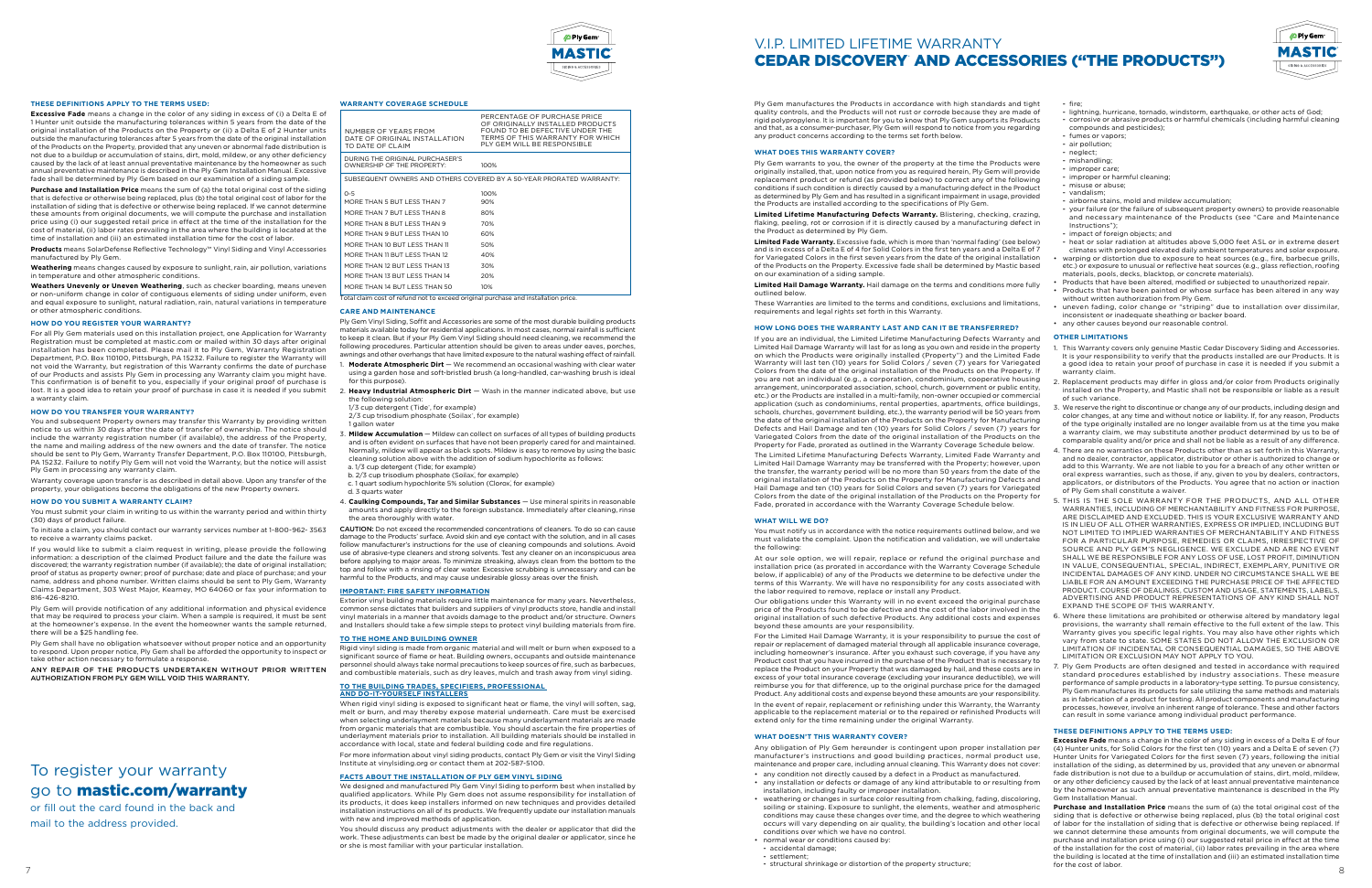#### **Products** means Cedar Discovery siding or related accessories manufactured by Ply Gem

**Weathering** means changes caused by exposure to sunlight, rain, air pollution, variations in temperature and other atmospheric conditions.

#### **HOW DO YOU REGISTER YOUR WARRANTY?**

For all Mastic materials used on this installation project, one Application for Warranty Registration must be completed at mastic.com or mailed within 30 days after original installation has been completed. Please mail it to Mastic, Warranty Registration Department, P.O. Box 110100, Pittsburg, PA 15232. Failure to register the Warranty will not void the Warranty, but registration of this Warranty confirms the date of purchase of our Products and assists Ply Gem in processing any Warranty claim you might have. This confirmation is of benefit to you, especially if your original proof of purchase is lost. It is a good idea to retain your proof of purchase incase it is needed if you submit a warranty claim.

#### **HOW DO YOU TRANSFER YOUR WARRANTY?**

You and subsequent Property owners may transfer this Warranty by providing written notice to us within 30 days after the date of transfer of ownership. The notice should include the warranty registration number (if available), the address of the Property, the name and mailing address (if different) of the new owners and the date of transfer. The notice should be sent to Mastic, Warranty Transfer Department, P.O. Box 110100, Pittsburg, PA 15232. Failure to notify Mastic will not void the Warranty, but the notice will assist Mastic in processing any warranty claim.

Warranty coverage upon transfer is as described in detail above. Upon any transfer of the property, your obligations become the obligations of the new Property owners.

#### **HOW DO YOU SUBMIT A WARRANTY CLAIM?**

You must submit your claim in writing to us within the warranty period and within thirty (30) days of product failure.

To initiate a claim, you should contact our warranty services number at 1-800-962- 3563 to receive a warranty claims packet.

If you would like to submit a claim request in writing, please provide the following information: a description of the claimed Product failure and the date the failure was discovered; the warranty registration number (if available); the date of original installation; proof of status as property owner; proof of purchase; date and place of purchase; and your name, address and phone number. Written claims should be sent to Mastic, Warranty Claims Department, 303 W. Major Street, Kearney, MO 64060 or fax your information to 816-426-8210.

Mastic will provide notification of any additional information and physical evidence that may be required to process your claim. When a sample is required, it must be sent at the homeowner's expense. In the event the homeowner wants the sample returned, there will be a \$25 handling fee.

Ply Gem shall have no obligation whatsoever without proper notice and an opportunity to respond. Upon proper notice, Ply Gem shall be afforded the opportunity to inspect or take other action necessary to formulate a response.

ANY REPAIR OF THE PRODUCTS UNDERTAKEN WITHOUT PRIOR WRITTEN AUTHORIZATION FROM PLY GEM WILL VOID THIS WARRANTY.

#### **WARRANTY COVERAGE SCHEDULE**

Total claim cost of refund not to exceed original purchase and installation price.

# To register your warranty go to **mastic.com/warranty**

**FACTS ABOUT THE INSTALLATION OF MASTIC CEDAR DISCOVERY SIDING**  Mastic Cedar Discovery Siding has been designed and manufactured to perform best when installed by qualified applicators. While Ply Gem does not assume responsibility for installation of its products, it does keep installers informed on new techniques and provides detailed installation instructions on all of its products. Our installation manuals are frequently updated with new and improved methods of application.

**Any product adjustments should be discussed with the dealer or applicator who did the work. These adjustments can best be made by the original dealer or applicator, since he or she is most familiar with your particular installation.**

#### **FADE COVERAGE SCHEDULE**

"Excessive Fading" is fading that is in excess of the Delta E Hunter unit measurement indicated in the following table for the Product you have purchased. Ply Gem reserves to itself the sole right to determine whether a Product has suffered from excessive fading.

Ply Gem manufactures the Products in accordance with high standards and tight quality controls, and the Products will not rust or corrode because they are made of special resins. The Products will be free from manufacturing defects which result in cracking or splitting. It is important for you to know that Ply Gem supports its Products and that, as a consumer-purchaser, Ply Gem will respond to notice from you regarding any product concerns according to the terms set forth below.

- impact of foreign objects; and
- heat or solar radiation at altitudes above 5,000 feet ASL or in extreme desert climates with prolonged elevated daily ambient temperatures and solar exposure. • warping or distortion due to exposure to heat sources (e.g., fire, barbecue grills, etc.) or exposure to unusual or reflective heat sources (e.g., glass reflection, roofing
- materials, pools, decks, blacktop, or concrete materials).
- Products that have been altered, modified or subjected to unauthorized repair. • Products that have been painted or whose surface has been altered in any way without written authorization from Ply Gem.
- uneven fading, color change or "striping" due to installation over dissimilar, inconsistent or inadequate sheathing or backer board.
- any other causes beyond our reasonable control.

#### **WHAT DOES THIS WARRANTY COVER?**

Ply Gem warrants to you, the owner of the property at the time the Products were originally installed, that, upon notice from you as required herein, Ply Gem will provide replacement product or refund (as provided below) to correct any of the following conditions if such condition is directly caused by a manufacturing defect in the Product as determined by Ply Gem and has resulted in a significant impairment in usage, provided the Products are installed according to the specifications of Ply Gem.

**Limited Lifetime Manufacturing Defects Warranty.** Blistering, checking, crazing, flaking, peeling, rot or corrosion if it is directly caused by a manufacturing defect in the Product as determined by Ply Gem.

**Limited Fade Warranty.** Excessive fade, which is more than 'normal fading' (see below) and is in excess of a Delta E of 7 Hunter units in the first 7 years from the date of the original installation of the Products on the Property. Excessive Fade shall be determined by Ply Gem based on our examination of a Product sample.

#### **HOW LONG DOES THE WARRANTY LAST AND CAN IT BE TRANSFERRED?**

If you are an individual, the Limited Lifetime Manufacturing Defects Warranty will last for as long as you own and reside in the property on which the Products were originally installed ("Property") and the Limited Fade Warranty will last for seven (7) years from the date of the original installation of the Products on the Property. If you are not an individual (e.g. a corporation, condominium, cooperative housing arrangement, unincorporated association, school, church, government or public entity, etc.) or the Products are installed in a multi-family, non-owner occupied or commercial application (such as condominiums, rental properties, apartments, office buildings, schools, churches, government buildings, etc.), the warranty period will be 50 years from the date of the original installation of the Products on the Property for Manufacturing Defects and seven (7) years from the date of the original installation of the Products on the Property for Fade, prorated as outlined in the Warranty Coverage Schedule below.

The Limited Lifetime Manufacturing Defects Warranty and Limited Fade Warranty may be transferred with the Property; however, upon the transfer, the warranty period will be no more than 50 years from the date of the original installation of the Products on the Property for Manufacturing Defects and no more than 7 years from the date of the original installation of the Products on the Property for Fade, prorated in accordance with the Warranty Coverage Schedule below.

#### **WHAT WILL WE DO?**

You must notify us in accordance with the notice requirements outlined below, and we must validate the complaint. Upon the notification and validation, we will undertake the following:

At our sole option, we will repair, replace or refund the original purchase price (as prorated in accordance with the Warranty Coverage Schedule below, if applicable) of any of the Products we determine to be defective under the terms of this Warranty. We will have no responsibility for any costs associated with the labor required to remove, replace or install any Product.

Our obligations under this Warranty will in no event exceed the original purchase price of the Products found to be defective.

In the event of repair, replacement or refinishing under this Warranty, the Warranty applicable to the replacement material or to the repaired or refinished Products will extend only for the time remaining under the original Warranty.

#### **WHAT DOESN'T THIS WARRANTY COVER?**

Any obligation of Ply Gem hereunder is contingent upon proper installation per manufacturer's instructions and good building practices, normal product use, maintenance and proper care, including annual cleaning. This Warranty does not cover:

When rigid polypropylene siding is exposed to significant heat or flame, the rigid polypropylene will soften, sag, melt, or burn, and may thereby expose material underneath. Care must be exercised when selecting underlayment materials because many underlayment materials are made from organic materials that are combustible. You should ascertain the fire properties of underlayment materials prior to installation. All building materials should be installed in accordance with local, state and federal building code and fire regulations. For more information about vinyl siding products, contact Ply Gem or visit the Vinyl Siding Institute at vinylsiding.org or contact them at 202-587-5100.

- any condition not directly caused by a defect in a Product as manufactured. • any installation or defects or damage of any kind attributable to or resulting from
- installation, including faulty or improper installation. • weathering or changes in surface color resulting from chalking, fading, discoloring,
- soiling or staining. Exposure to sunlight, the elements, weather and atmospheric conditions may cause these changes over time, and the degree to which weathering occurs will vary depending on air quality, the building's location and other local conditions over which we have no control. • normal wear or conditions caused by:
- accidental damage;
- settlement;
- structural shrinkage or distortion of the property structure;
- fire;
- lightning, hurricane, tornado, windstorm, earthquake, or other acts of God; - corrosive or abrasive products or harmful chemicals (including harmful cleaning
- compounds and pesticides); - fumes or vapors;
- 
- air pollution; - neglect;
- mishandling;
- improper care;
- improper or harmful cleaning;
- misuse or abuse;
- vandalism;
- airborne stains, mold and mildew accumulation;
- your failure (or the failure of subsequent property owners) to provide reasonable and necessary maintenance of the Products (see "Care and Maintenance Instructions");



Ply Gem MASTIC

- 
- 
- 
- 

- 
- 
- 
- 
- 
- 
- 
- 
- 

| NUMBER OF YEARS FROM DATE<br>OF ORIGINAL INSTALL ATION TO<br>DATE OF CLAIM | PERCENTAGE OF PURCHASE PRICE OF<br>ORIGINALLY INSTALLED PRODUCTS<br>FOUND TO BE DEFECTIVE UNDER THE<br>TERMS OF THIS WARRANTY<br>FOR WHICH PLY GEM WILL BE<br><b>RESPONSIBLE</b> |
|----------------------------------------------------------------------------|----------------------------------------------------------------------------------------------------------------------------------------------------------------------------------|
| DURING THE ORIGINAL INDIVIDUAL<br>PURCHASER'S OWNERSHIP OF THE PROPERTY:   | 100%                                                                                                                                                                             |
| SUBSEQUENT OWNERS AND OTHERS COVERED BY A 50-YEAR PRORATED WARRANTY:       |                                                                                                                                                                                  |
| $O - 5$                                                                    | 100%                                                                                                                                                                             |
| MORE THAN 5 BUT LESS THAN 7                                                | 90%                                                                                                                                                                              |
| MORE THAN 7 BUT LESS THAN 8                                                | 80%                                                                                                                                                                              |
| MORE THAN 8 BUT LESS THAN 9                                                | 70%                                                                                                                                                                              |
| MORE THAN 9 BUT LESS THAN 10                                               | 60%                                                                                                                                                                              |
| MORE THAN 10 BUT LESS THAN 11                                              | 50%                                                                                                                                                                              |
| MORE THAN 11 BUT LESS THAN 12                                              | 40%                                                                                                                                                                              |
| MORE THAN 12 BUT LESS THAN 13                                              | 30%                                                                                                                                                                              |
| MORE THAN 13 BUT LESS THAN 14                                              | 20%                                                                                                                                                                              |
| MORE THAN 14 BUT LESS THAN 50                                              | 10%                                                                                                                                                                              |

#### **OTHER LIMITATIONS**

- 1. This Warranty covers only genuine Mastic Louvered/Raised Panel Shutters, Gable Vents, Fixture Mounts, Mantels and Door Surrounds. It is your responsibility to verify that the products installed are our Products. It is a good idea to retain your proof of purchase in case it is needed if you submit a warranty claim.
- 2. Replacement products may differ in gloss and/or color from Products originally installed on the Property, and Ply Gem shall not be responsible or liable as a result of such variance.
- 3. We reserve the right to discontinue or change any of our products, including design and color changes, at any time and without notice or liability. If, for any reason, Products of the type originally installed are no longer available from us at the time you make a warranty claim, we may substitute another product determined by us to be of comparable quality and/or price and shall not be liable as a result of any difference.
- 4. There are no warranties on these Products other than as set forth in this Warranty, and no dealer, contractor, applicator, distributor or other is authorized to change or add to this Warranty. We are not liable to you for a breach of any other written or oral express warranties, such as those, if any, given to you by dealers, contractors, applicators, or distributors of the Products. You agree that no action or inaction of Ply Gem shall constitute a waiver.
- 5. THIS IS THE SOLE WARRANTY FOR THE PRODUCTS, AND ALL OTHER WARRANTIES, INCLUDING OF MERCHANTABILITY AND FITNESS FOR PURPOSE, ARE DISCLAIMED AND EXCLUDED. THIS IS YOUR EXCLUSIVE WARRANTY AND IS IN LIEU OF ALL OTHER WARRANTIES, EXPRESS OR IMPLIED, INCLUDING BUT NOT LIMITED TO IMPLIED WARRANTIES OF MERCHANTABILITY AND FITNESS FOR A PARTICULAR PURPOSE, REMEDIES OR CLAIMS, IRRESPECTIVE OF SOURCE AND PLY GEM'S NEGLIGENCE. WE EXCLUDE AND ARE NO EVENT SHALL WE BE RESPONSIBLE FOR ANY LOSS OF USE, LOST PROFIT, DIMINUTION IN VALUE, CONSEQUENTIAL, SPECIAL, INDIRECT, EXEMPLARY, PUNITIVE OR INCIDENTAL DAMAGES OF ANY KIND. UNDER NO CIRCUMSTANCE SHALL WE BE LIABLE FOR AN AMOUNT EXCEEDING THE PURCHASE PRICE OF THE AFFECTED PRODUCT. COURSE OF DEALINGS, CUSTOM AND USAGE, STATEMENTS, LABELS, ADVERTISING AND PRODUCT REPRESENTATIONS OF ANY KIND SHALL NOT EXPAND THE SCOPE OF THIS WARRANTY.
- 6. Where these limitations are prohibited or otherwise altered by mandatory legal provisions, the warranty shall remain effective to the full extent of the law. This Warranty gives you specific legal rights. You may also have other rights which vary from state to state. SOME STATES DO NOT ALLOW THE EXCLUSION OR LIMITATION OF INCIDENTAL OR CONSEQUENTIAL DAMAGES, SO THE ABOVE LIMITATION OR EXCLUSION MAY NOT APPLY TO YOU.
- 7. Ply Gem Products are often designed and tested in accordance with required standard procedures established by industry associations. These measure performance of sample products in a laboratory-type setting. To pursue consistency, Mastic manufactures its products for sale utilizing the same methods and materials as in fabrication of a product for testing. All product components and manufacturing processes, however, involve an inherent range of tolerance. These and other factors can result in some variance among individual product performance.

#### **THESE DEFINITIONS APPLY TO THE TERMS USED:**

**Excessive Fade** means a change in the color of any product in excess of a Delta E of seven (7) Hunter units, as determined by us, in the first 7 years from the date of the original installation, provided that any uneven or abnormal fade distribution is not due to a buildup or accumulation of stains, dirt, mold, mildew, or any other deficiency caused by the lack of at least annual preventative maintenance by the homeowner as such annual preventative maintenance is described in the Ply Gem Installation Manual. **Purchase Price** means the sum of (a) the total original cost of the product that is defective or otherwise being replaced. If we cannot determine these amounts from original documents, we will compute the purchase price using (i) our suggested retail price in effect at the time of the installation for the cost of material.

**Products** means designer accents manufactured by Ply Gem. **Weathering** means changes caused by exposure to sunlight, rain, air pollution, variations in temperature and other atmospheric conditions.

#### **HOW DO YOU SUBMIT A WARRANTY CLAIM?**

You must submit your claim in writing to us within the warranty period and within thirty (30) days of product failure.

To initiate a claim, you should contact our warranty services number at 1-800-962- 3563 to receive a warranty claims packet.

If you would like to submit a claim request in writing, please provide the following information: a description of the claimed Product failure and the date the failure was discovered; the warranty registration number (if available); the date of original installation; proof of status as property owner; proof of purchase; date and place of purchase; and your name, address and phone number. Written claims should be sent to Mastic, Warranty Claims Department, 303 W. Major Street, Kearney, MO 64060 or fax your information to 816-426-8210.

# V.I.P. LIMITED LIFETIME WARRANTY DESIGNER ACCENTS ("THE PRODUCTS")

# V.I.P. LIMITED LIFETIME WARRANTY CEDAR DISCOVERY AND ACCESSORIES ("THE PRODUCTS")



or fill out the card found in the back and mail to the address provided.

#### **IMPORTANT: FIRE SAFETY INFORMATION**

Exterior polymer building materials require little maintenance for many years. Nevertheless, common sense dictates that builders and suppliers of polymer products store, handle and install polymer materials in a manner that avoids damage to the product and/or structure. Owners and Installers should take a few simple steps to protect polymer building materials from fire.

#### **TO THE HOME AND BUILDING OWNER**

Rigid polypropylene siding is made from organic material and will melt or burn when exposed to a significant source of flame or heat. Building owners, occupants and outside maintenance personnel should always take normal precautions to keep sources of fire, such as barbecues, and combustible materials, such as dry leaves, mulch and trash away from rigid polypropylene siding.

#### **TO THE BUILDING TRADES, SPECIFIERS, PROFESSIONAL AND DO-IT-YOURSELF INSTALLERS**

| <b>Solid Colors</b><br>Delta E of 4 Hunter Units for 10 Years from the date of original installation |                       |                          |  |  |
|------------------------------------------------------------------------------------------------------|-----------------------|--------------------------|--|--|
| <b>ALMOND</b>                                                                                        | <b>LAKESHORE FERN</b> | SAGE                     |  |  |
| ALPINE FOREST                                                                                        | LINEN                 | SANDTONE                 |  |  |
| AUTUMN HARVEST                                                                                       | MAHOGANY              | <b>SCOTTISH THISTLE</b>  |  |  |
| <b>BRANDY WOOD</b>                                                                                   | MISTY SHADOW          | SILVER GREY              |  |  |
| CAMEO                                                                                                | MONTANA SUEDE         | TERRA COTTA              |  |  |
| CLASSIC CREAM                                                                                        | NATURAL SLATE         | <b>TUSCAN OLIVE</b>      |  |  |
| COLONIAL YELLOW                                                                                      | NEWPORT BAY           | <b>VICTORIAN GREY</b>    |  |  |
| CORN SILK                                                                                            | PEBBLESTONE CLAY      | VINEYARD GROVE           |  |  |
| DEEP CAVERN                                                                                          | PORTSMOUTH BLUE       | <b>WHISPERING TIMBER</b> |  |  |
| DEEP GRANITE                                                                                         | QUIET WILLOW          | <b>WHITE</b>             |  |  |
| DESERT SAND                                                                                          | RED BRICK             | <b>WICKER</b>            |  |  |
| ENGLISH WEDGEWOOD                                                                                    | ROCK HARBOR           | <b>WOODLAND RETREAT</b>  |  |  |
| <b>FVEREST</b>                                                                                       | RUGGED CANYON         |                          |  |  |
| <b>HARBOR GREY</b>                                                                                   | <b>RUSSET RED</b>     |                          |  |  |

#### **Weathered Cedar Colors (Variegated Colors)**

|                           | Delta E of 7 Hunter Units for 7 Years from the date of original installation |               |
|---------------------------|------------------------------------------------------------------------------|---------------|
| CAPE GREY<br><b>CEDAR</b> | RED CEDAR<br>TIMBER                                                          | <b>WALNUT</b> |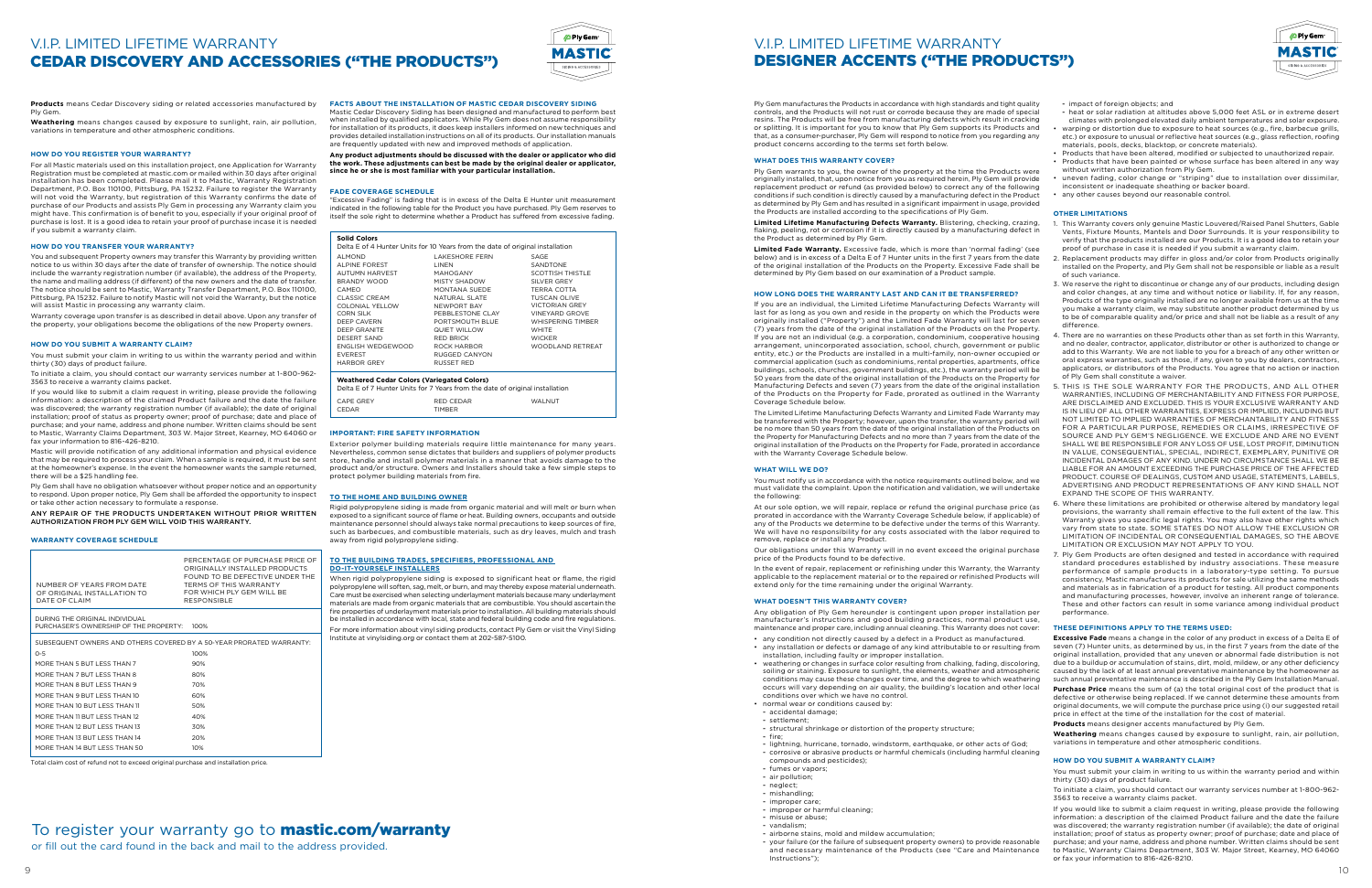Ply Gem manufactures the Products in accordance with high standards and tight quality controls, and the Products will not rust, burn or support combustion, or split or crack due to cold weather because they are made of aluminum. It is important for you to know that Ply Gem supports its Products and that, as a consumer-purchaser, Ply Gem will respond to notice from you regarding any product concerns according to the terms set forth below.

#### **WHAT DOES THIS WARRANTY COVER?**

Ply Gem warrants to you, the owner of the property at the time the Products were originally installed, that upon notice from you as required herein, Ply Gem will provide replacement product or refund (as provided below) to correct any condition where the finish on the Products chip, peel, flake or blister if such condition is directly caused by a manufacturing defect in the Products as determined by Ply Gem and has resulted in a significant impairment in usage, provided the Products are installed according to the specifications of Ply Gem.

This Warranty is limited to the terms and conditions, exclusions and limitations, requirement and legal rights set forth in this Warranty.

#### **HOW LONG DOES THE WARRANTY LAST AND CAN IT BE TRANSFERRED?**

If you are an individual, this Limited Lifetime Warranty lasts for the life of the property on which the Products were originally applied ("Property") for as long as you own the Property. If you are not an individual (e.g., you are a corporation, condominium, cooperative housing arrangement, unincorporated association, school, church, government or public entity, etc.), the warranty period will be 50 years from the date of original installation of the Products on the Property, prorated as outlined in the Warranty Coverage Schedule contained within. This Limited Lifetime Warranty may be transferred with the Property. However, upon the transfer, the warranty period will be no more than 50 years from the date of original installation of the Products on the Property, prorated in accordance with the Warranty Coverage Schedule contained within.

#### **WHAT WILL WE DO?**

You must notify us in accordance with the notice requirements outlined below, and we must validate the complaint. Upon the notification and validation, we will undertake the following:

At our sole option, we will repair, replace or refund the original purchase and installation price (as prorated in accordance with the Warranty Coverage Schedule below, if applicable) of any of the Products we determine to be defective under the terms of this Warranty.

Our obligations under this Warranty will in no event exceed the original purchase price of the Products found to be defective and the cost of the labor involved in the original installation of such defective Products. Any additional costs and expenses beyond these amounts are your responsibility.

In the event of repair, replacement or refinishing under this Warranty, the Warranty applicable to the replacement material or to the repaired or refinished Products will extend only for the time remaining under the original Warranty.

**If we elect to repair or replace Product under this warranty, we will also cover the reasonable labor costs for the applicable area, as determined by us.**

#### **WHAT DOESN'T THIS WARRANTY COVER?**

Any obligation of Ply Gem hereunder is contingent upon proper installation per manufacturer's instructions and good building practices, normal product use, maintenance and proper care, including annual cleaning. This Warranty does not cover:

- any condition not directly caused by a defect in a Product as manufactured. • any installation or defects or damage of any kind attributable to or resulting from
- installation, including faulty or improper installation. • Installation of our Product in direct contact with dissimilar materials as discussed
- in the final section of this warranty; • Cracking or crazing of the Product's paint surface due to field forming of Products
- in cold temperatures;
- Surface deterioration due to air pollution or seacoast environment;
- weathering or changes in surface color resulting from chalking, fading, discoloring, soiling or staining. Exposure to sunlight, the elements, weather and atmospheric conditions may cause these changes over time, and the degree to which weathering occurs will vary depending on air quality, the building's location and other local conditions over which we have no control.
- normal wear or conditions caused by: - accidental damage;
- settlement
- structural shrinkage or distortion of the property structure;
- fire;
- lightning, hurricane, tornado, windstorm, earthquake, or other acts of God;
- corrosive or abrasive products or harmful chemicals (including harmful cleaning compounds and pesticides);
- fumes or vapors;
- air pollution;
- neglect;
- mishandling;
- improper care;
- improper or harmful cleaning;
- misuse or abuse;
- vandalism;
- airborne stains, mold and mildew accumulation;
- your failure (or the failure of subsequent property owners) to provide reasonable and necessary maintenance of the Products (see "Care and Maintenance Instructions");
- impact of foreign objects; and
- heat or solar radiation at altitudes above 5,000 feet ASL or in extreme desert climates with prolonged elevated daily ambient temperatures and solar exposure.
	- warping or distortion due to exposure to heat sources (e.g., fire, barbecue grills,



etc.) or exposure to unusual or reflective heat sources (e.g., glass reflection, roofing materials, pools, decks, blacktop, or concrete materials).

- Products that have been altered, modified or subjected to unauthorized repair. • Products that have been painted or whose surface has been altered in any way without written authorization from Ply Gem.
- uneven fading, color change or "striping" due to installation over dissimilar, inconsistent or inadequate sheathing or backer board.
- Corrosion caused by contact with dissimilar materials;
- Corrosion caused by sea coast environment • any other causes beyond our reasonable control.

#### **OTHER LIMITATIONS**

# PERFORMANCE METALS® V.I.P. LIMITED LIFETIME WARRANTY

- 1. This Warranty covers only genuine Mastic Aluminum Siding, Aluminum Soffit, Aluminum Siding & Soffit Accessories, select Aluminum Trim Coil (except Economy Trim Coil) and Aluminum Fascia. It is your responsibility to verify that the siding, soffit and accessories installed are our Products. For Trim Coil, we require written proof it is Mastic product. It is a good idea to retain your proof of purchase in case it is needed if you submit a warranty claim.
- 2. Replacement products may differ in gloss and/or color from Products originally installed on the Property, and Mastic shall not be responsible or liable as a result of such variance.
- 3. We reserve the right to discontinue or change any of our products, including design and color changes, at any time and without notice or liability. If, for any reason, Products of the type originally installed are no longer available from us at the time you make a warranty claim, we may substitute another product determined by us to be of comparable quality and/or price and shall not be liable as a result of any difference.
- 4.There are no warranties on these Products other than as set forth in this Warranty, and no dealer, contractor, applicator, distributor or other is authorized to change or add to this Warranty. We are not liable to you for a breach of any other written or oral express warranties, such as those, if any, given to you by dealers, contractors, applicators, or distributors of the Products. You agree that no action or inaction of Mastic shall constitute a waiver.
- 5. THIS IS THE SOLE WARRANTY FOR THE PRODUCTS, AND ALL OTHER WARRANTIES, INCLUDING OF MERCHANTABILITY AND FITNESS FOR PURPOSE, ARE DISCLAIMED AND EXCLUDED. THIS IS YOUR EXCLUSIVE WARRANTY AND IS IN LIEU OF ALL OTHER WARRANTIES, EXPRESS OR IMPLIED, INCLUDING BUT NOT LIMITED TO IMPLIED WARRANTIES OF MERCHANTABILITY AND FITNESS FOR A PARTICULAR PURPOSE, REMEDIES OR CLAIMS, IRRESPECTIVE OF SOURCE AND PLY GEM'S NEGLIGENCE. WE EXCLUDE AND ARE NO EVENT SHALL WE BE RESPONSIBLE FOR ANY LOSS OF USE, LOST PROFIT, DIMINUTION IN VALUE, CONSEQUENTIAL, SPECIAL, INDIRECT, EXEMPLARY, PUNITIVE OR INCIDENTAL DAMAGES OF ANY KIND. UNDER NO CIRCUMSTANCE SHALL WE BE LIABLE FOR AN AMOUNT EXCEEDING THE PURCHASE PRICE OF THE AFFECTED PRODUCT. COURSE OF DEALINGS, CUSTOM AND USAGE, STATEMENTS, LABELS, ADVERTISING AND PRODUCT REPRESENTATIONS OF ANY KIND SHALL NOT EXPAND THE SCOPE OF THIS WARRANTY.
- 6. Where these limitations are prohibited or otherwise altered by mandatory legal provisions, the warranty shall remain effective to the full extent of the law. This Warranty gives you specific legal rights. You may also have other rights which vary from state to state. SOME STATES DO NOT ALLOW THE EXCLUSION OR LIMITATION OF INCIDENTAL OR CONSEQUENTIAL DAMAGES, SO THE ABOVE LIMITATION OR EXCLUSION MAY NOT APPLY TO YOU.
- 7. Ply Gem Products are often designed and tested in accordance with required standard procedures established by industry associations. These measure performance of sample products in a laboratory-type setting. To pursue consistency, Mastic manufactures its products for sale utilizing the same methods and materials as in fabrication of a product for testing. All product components and manufacturing processes, however, involve an inherent range of tolerance. These and other factors can result in some variance among individual product performance.

#### **THESE DEFINITIONS APPLY TO THE TERMS USED:**

**Purchase and Installation Price** means the sum of (a) the total original cost of the product that is defective or otherwise being replaced, plus (b) the total original cost of labor for the installation of product that is defective or otherwise being replaced. If we cannot determine these amounts from original documents, we will compute the purchase and installation price using (i) our suggested retail price in effect at the time of the installation for the cost of material, (ii) labor rates prevailing in the area where the building is located at the time of installation and (iii) an estimated installation time for the cost of labor.

**Products** means Aluminum Siding, Aluminum Soffit, Aluminum Siding & Soffit Accessories, select Aluminum Trim Coil (except Economy Trim Coil) and Aluminum Fascia manufactured by Ply Gem.

**Weathering** means changes caused by exposure to sunlight, rain, air pollution, variations in temperature and other atmospheric conditions.

#### **HOW DO YOU REGISTER YOUR WARRANTY?**

For all Mastic materials used on this installation project, one Application for Warranty Registration must be completed at mastic.com or mailed within 30 days after original installation has been completed. Please mail it to Mastic, Warranty Registration Department, P.O. Box 110100, Pittsburg, PA 15232. Failure to register the Warranty will not void the Warranty, but registration of this Warranty confirms the date of purchase of our Products and assists Ply Gem in processing any Warranty claim you might have. This confirmation is of benefit to you, especially if your original proof of purchase is lost. It is a good idea to retain your proof of purchase incase it is needed if you submit a warranty claim.

#### **HOW DO YOU TRANSFER YOUR WARRANTY?**

You and subsequent Property owners may transfer this Warranty by providing written notice to us within 30 days after the date of transfer of ownership. The notice should include the warranty registration number (if available), the address of the Property,

Ply Gem will provide notification of any additional information and physical evidence that may be required to process your claim. When a sample is required, it must be sent at the homeowner's expense. In the event the homeowner wants the sample returned, there will be a \$25 handling fee.

Ply Gem shall have no obligation whatsoever without proper notice and an opportunity to respond. Upon proper notice, Ply Gem shall be afforded the opportunity to inspect or take other action necessary to formulate a response.

ANY REPAIR OF THE PRODUCTS UNDERTAKEN WITHOUT PRIOR WRITTEN AUTHORIZATION FROM PLY GEM WILL VOID THIS WARRANTY.

#### **WARRANTY COVERAGE SCHEDULE**

Total claim cost of refund not to exceed original purchase and installation price.

#### **FACTS ABOUT THE INSTALLATION OF MASTIC LOUVERED/RAISED PANEL/ BOARD & BATTEN SHUTTERS, GABLE VENTS, FIXTURE MOUNTS, ACCENT PANELS, MANTELS AND DOOR SURROUNDS**

| NUMBER OF YEARS FROM DATE<br>OF ORIGINAL INSTALL ATION TO<br>DATE OF CLAIM | PERCENTAGE OF PURCHASE PRICE OF<br>ORIGINALLY INSTALLED PRODUCTS<br>FOUND TO BE DEFECTIVE UNDER THE<br>TERMS OF THIS WARRANTY<br>FOR WHICH PLY GEM WILL BE<br><b>RESPONSIBLE</b> |
|----------------------------------------------------------------------------|----------------------------------------------------------------------------------------------------------------------------------------------------------------------------------|
| DURING THE ORIGINAL INDIVIDUAL<br>PURCHASER'S OWNERSHIP OF THE PROPERTY:   | 100%                                                                                                                                                                             |
| SUBSEQUENT OWNERS AND OTHERS COVERED BY A 50-YEAR PRORATED WARRANTY:       |                                                                                                                                                                                  |
| $O - 5$                                                                    | 100%                                                                                                                                                                             |
| MORE THAN 5 BUT LESS THAN 7                                                | 90%                                                                                                                                                                              |
| MORE THAN 7 BUT LESS THAN 8                                                | 80%                                                                                                                                                                              |
| MORE THAN 8 BUT LESS THAN 9                                                | 70%                                                                                                                                                                              |
| MORE THAN 9 BUT LESS THAN 10                                               | 60%                                                                                                                                                                              |
| MORE THAN 10 BUT LESS THAN 11                                              | 50%                                                                                                                                                                              |
| MORE THAN 11 BUT LESS THAN 12                                              | 40%                                                                                                                                                                              |
| MORE THAN 12 BUT LESS THAN 13                                              | 30%                                                                                                                                                                              |
| MORE THAN 13 BUT LESS THAN 14                                              | 20%                                                                                                                                                                              |
| MORE THAN 14 BUT LESS THAN 50                                              | 10%                                                                                                                                                                              |

We designed and manufactured Mastic Louvered/Raised Panel Shutters, Gable Vents, Fixture Mounts, Mantels and Door Surrounds to perform best when installed by qualified applicators. While Ply Gem does not assume responsibility for installation of its products, it does keep installers informed on new techniques and provides detailed installation instructions on all of its products. We frequently update our installation manuals with new and improved methods of application.

You should discuss any product adjustments with the dealer or applicator who did the work. These adjustments can best be made by the original dealer or applicator, since he or she is most familiar with your particular installation.

# To register your warranty go to **mastic.com/warranty**

# V.I.P. LIMITED LIFETIME WARRANTY DESIGNER ACCENTS ("THE PRODUCTS")

#### ALUMINUM SIDING, SOFFIT, SELECT TRIM COIL AND ACCESSORIES ("THE PRODUCTS")

or fill out the card found in the back and mail to the address provided.

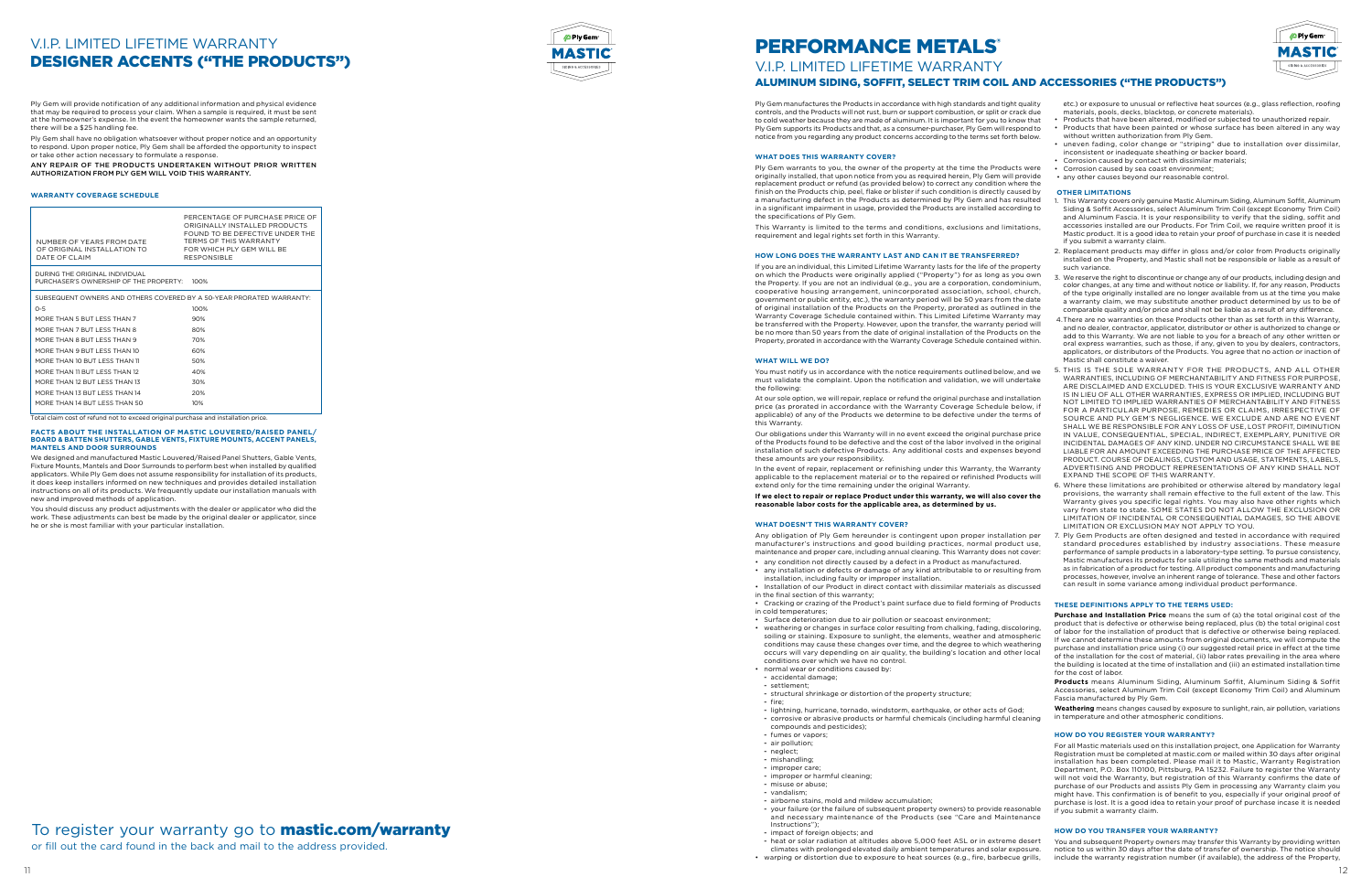the name and mailing address (if different) of the new owners and the date of transfer. The notice should be sent to Mastic, Warranty Transfer Department, P.O. Box 110100, Pittsburg, PA 15232. Failure to notify Ply Gem will not void the Warranty, but the notice will assist Ply Gem in processing any warranty claim.

Warranty coverage upon transfer is as described in detail above. Upon any transfer of the property, your obligations become the obligations of the new Property owners.

#### **HOW DO YOU SUBMIT A WARRANTY CLAIM?**

You must submit your claim in writing to us within the warranty period and within thirty (30) days of product failure.

To initiate a claim, you should contact our warranty services number at 1-800-962- 3563 to receive a warranty claims packet.

If you would like to submit a claim request in writing, please provide the following information: a description of the claimed Product failure and the date the failure was discovered; the warranty registration number (if available); the date of original installation; proof of status as property owner; proof of purchase; date and place of purchase; and your name, address and phone number. Written claims should be sent to Mastic, Warranty Claims Department, 303 W. Major Street, Kearney, MO 64060 or fax your information to 816-426-8210.

Ply Gem will provide notification of any additional information and physical evidence that may be required to process your claim. When a sample is required, it must be sent at the homeowner's expense. In the event the homeowner wants the sample returned, there will be a \$25 handling fee.

We designed and manufactured Mastic Aluminum Siding, Aluminum Soffit, Aluminum Siding and Soffit Accessories, Aluminum Trim Coil, and Aluminum Fascia to perform best when installed by qualified applicators. While Ply Gem does not assume responsibility for installation of its products, it does keep installers informed on new techniques and provides detailed installation instructions on all of its products. We frequently update our installation manuals with new and improved methods of application.

Ply Gem shall have no obligation whatsoever without proper notice and an opportunity to respond. Upon proper notice, Ply Gem shall be afforded the opportunity to inspect or take other action necessary to formulate a response.

ANY REPAIR OF THE PRODUCTS UNDERTAKEN WITHOUT PRIOR WRITTEN AUTHORIZATION FROM PLY GEM WILL VOID THIS WARRANTY.

NOTE: Direct contact of aluminum products with certain dissimilar materials, or contact with water run-off from dissimilar materials, is likely to result in corrosion. Accordingly, care should be taken during installation to avoid contact of aluminum with dissimilar materials including dissimilar metals (e.g. copper, zinc, steel, etc.), concrete, stucco, asbestos siding, pressure treated/pretreated lumber, roofing materials or roofing systems containing metallic granules or strips, or corrosive nonmetallic materials.

# To register your warranty go to **mastic.com/warranty**

#### **WARRANTY COVERAGE SCHEDULE**

Total claim cost of refund not to exceed original purchase and installation price.

#### **FACTS ABOUT THE INSTALLATION OF ALUMINUM PRODUCTS**

You should discuss any product adjustments with the dealer or applicator who did the work. These adjustments can best be made by the original dealer or applicator, since he or she is most familiar with your particular installation.

- any condition not directly caused by a defect in a Product as manufactured. • any installation or defects or damage of any kind attributable to or resulting from installation, including faulty or improper installation.
- weathering or changes in surface color resulting from chalking, fading, discoloring, soiling or staining. Exposure to sunlight, the elements, weather and atmospheric conditions may cause these changes over time, and the degree to which weathering occurs will vary depending on air quality, the building's location and other local conditions over which we have no control.
- normal wear or conditions caused by: - accidental damage;
- settlement;
- 
- structural shrinkage or distortion of the property structure; - fire;
- lightning, hurricane, tornado, windstorm, earthquake, or other acts of God; - corrosive or abrasive products or harmful chemicals (including harmful cleaning compounds and pesticides);
- fumes or vapors;
- air pollution;
- neglect; - mishandling;
- improper care;
- improper or harmful cleaning;
- misuse or abuse
- vandalism;
- airborne stains, mold and mildew accumulation;
- your failure (or the failure of subsequent property owners) to provide reasonable and necessary maintenance of the Products (see "Care and Maintenance Instructions");
- impact of foreign objects; and
- heat or solar radiation at altitudes above 5,000 feet ASL or in extreme desert climates with prolonged elevated daily ambient temperatures and solar exposure. • warping or distortion due to exposure to heat sources (e.g., fire, barbecue grills,
- etc.) or exposure to unusual or reflective heat sources (e.g., glass reflection, roofing materials, pools, decks, blacktop, or concrete materials).
- Products that have been altered, modified or subjected to unauthorized repair.
- Products that have been painted or whose surface has been altered in any way without written authorization from Ply Gem.

# Ply Gem MASTIC

Ply Gem manufactures the Products in accordance with high standards and tight quality controls, and the Products will not rust, burn or support combustion, or split or crack due to cold weather because they are made of aluminum. It is important for you to know that Ply Gem supports its Products and that, as a consumer-purchaser, Ply Gem will respond to notice from you regarding any product concerns according to the terms set forth below.

#### **WHAT DOES THIS WARRANTY COVER?**

Ply Gem warrants to you, the owner of the property at the time the Products were originally installed, that upon notice from you as required herein, Ply Gem will provide replacement product or refund (as provided below) to correct any condition where the finish on the Products chip, peel, flake or blister if such condition is directly caused by a manufacturing defect in the Products as determined by Ply Gem and has resulted in a significant impairment in usage, provided the Products are installed according to the specifications of Ply Gem.

- any other causes beyond our reasonable control
- Corrosioin caused by contact with dissimilar materials or sea coast environment.

This Warranty is limited to the terms and conditions, exclusions and limitations, requirement and legal rights set forth in this Warranty.

#### **HOW LONG DOES THE WARRANTY LAST AND CAN IT BE TRANSFERRED?**

If you are an individual, this Limited Lifetime Warranty lasts for the life of the property on which the Products were originally applied ("Property") for as long as you own the Property. If you are not an individual (e.g., you are a corporation, condominium, cooperative housing arrangement, unincorporated association, school, church, government or public entity, etc.), the warranty period will be 20 years from the date of original installation of the Products on the Property, prorated as outlined in the Warranty Coverage Schedule contained within. This Limited Lifetime Warranty may be transferred with the Property. However, upon the transfer, the warranty period will be no more than 20 years from the date of original installation of the Products on the Property, prorated in accordance with the Warranty Coverage Schedule contained within

#### **WHAT WILL WE DO?**

You must notify us in accordance with the notice requirements outlined below, and we must validate the complaint. Upon the notification and validation, we will undertake the following:

- This Warranty covers only genuine Mastic Envoy Sectional Rain Removal Systems. It is your responsibility to verify that the Rain Removal Systems installed are our Products. It is a good idea to retain your proof of purchase in case it is needed if you submit a warranty claim.
- 2. Due to normal weathering, replacement Products may differ in gloss and color from Products originally installed on the Property.
- 3. We reserve the right to discontinue or change any of our products, including design and color changes, at any time and without notice or liability. If, for any reason, Products of the type originally installed are no longer available from us at the time you make a warranty claim, we may substitute another product determined by us to be of comparable quality and/or price and shall not be liable as a result of any difference.
- 4.There are no warranties on these Products other than as set forth in this Warranty, and no dealer, contractor, applicator, distributor or other is authorized to change or add to this Warranty. We are not liable to you for a breach of any other written or oral express warranties, such as those, if any, given to you by dealers, contractors, applicators, or distributors of the Products. You agree that no action or inaction of Mastic shall constitute a waiver.
- 5. THIS IS THE SOLE WARRANTY FOR THE PRODUCTS, AND ALL OTHER WARRANTIES, INCLUDING OF MERCHANTABILITY AND FITNESS FOR PURPOSE ARE DISCLAIMED AND EXCLUDED. THIS IS YOUR EXCLUSIVE WARRANTY AND IS IN LIEU OF ALL OTHER WARRANTIES, EXPRESS OR IMPLIED, INCLUDING BUT NOT LIMITED TO IMPLIED WARRANTIES OF MERCHANTABILITY AND FITNESS FOR A PARTICULAR PURPOSE, REMEDIES OR CLAIMS, IRRESPECTIVE OF SOURCE AND PLY GEM'S NEGLIGENCE. WE EXCLUDE AND ARE NO EVENT SHALL WE BE RESPONSIBLE FOR ANY LOSS OF USE, LOST PROFIT, DIMINUTION IN VALUE, CONSEQUENTIAL, SPECIAL, INDIRECT, EXEMPLARY, PUNITIVE OR INCIDENTAL DAMAGES OF ANY KIND. UNDER NO CIRCUMSTANCE SHALL WE BE LIABLE FOR AN AMOUNT EXCEEDING THE PURCHASE PRICE OF THE AFFECTED PRODUCT. COURSE OF DEALINGS, CUSTOM AND USAGE, STATEMENTS, LABELS, ADVERTISING AND PRODUCT REPRESENTATIONS OF ANY KIND SHALL NOT EXPAND THE SCOPE OF THIS WARRANTY.
- 6. Where these limitations are prohibited or otherwise altered by mandatory legal provisions, the warranty shall remain effective to the full extent of the law. This Warranty gives you specific legal rights. You may also have other rights which vary from state to state. SOME STATES DO NOT ALLOW THE EXCLUSION OR LIMITATION OF INCIDENTAL OR CONSEQUENTIAL DAMAGES, SO THE ABOVE LIMITATION OR EXCLUSION MAY NOT APPLY TO YOU.
- 7. Ply Gem Products are often designed and tested in accordance with required standard procedures established by industry associations. These measure performance of sample products in a laboratory-type setting. To pursue consistency, Ply Gem manufactures its products for sale utilizing the same methods and materials as in fabrication of a product for testing. All product components and manufacturing processes, however, involve an inherent range of tolerance. These and other factors can result in some variance among individual product performance.

At our sole option, we will repair, replace or refund the original purchase and installation price (as prorated in accordance with the Warranty Coverage Schedule below, if applicable) of any of the Products we determine to be defective under the terms of this Warranty.

Our obligations under this Warranty will in no event exceed the original purchase price of the Products found to be defective and the cost of the labor involved in the original installation of such defective Products. Any additional costs and expenses beyond these amounts are your responsibility.

In the event of repair, replacement or refinishing under this Warranty, the Warranty applicable to the replacement material or to the repaired or refinished Products will extend only for the time remaining under the original Warranty.

#### **WHAT DOESN'T THIS WARRANTY COVER?**

Any obligation of Ply Gem hereunder is contingent upon proper installation per manufacturer's instructions and good building practices, normal product use, maintenance and proper care, including annual cleaning. This Warranty does not cover:

# PERFORMANCE METALS® V.I.P. LIMITED LIFETIME WARRANTY

| NUMBER OF YEARS FROM DATE<br>OF ORIGINAL INSTALL ATION TO<br>DATE OF CLAIM                                                                                                                                                                                                     | PERCENTAGE OF PURCHASE PRICE OF<br>ORIGINALLY INSTALLED PRODUCTS<br>FOUND TO BE DEFECTIVE UNDER THE<br>TERMS OF THIS WARRANTY<br>FOR WHICH PLY GEM WILL BE<br><b>RESPONSIBLE</b> |
|--------------------------------------------------------------------------------------------------------------------------------------------------------------------------------------------------------------------------------------------------------------------------------|----------------------------------------------------------------------------------------------------------------------------------------------------------------------------------|
| DURING THE ORIGINAL INDIVIDUAL<br>PURCHASER'S OWNERSHIP OF THE PROPERTY:                                                                                                                                                                                                       | 100%                                                                                                                                                                             |
| SUBSEQUENT OWNERS AND OTHERS COVERED BY A 50-YEAR PRORATED WARRANTY:<br>$0 - 5$<br>MORE THAN 5 BUT LESS THAN 7<br>MORE THAN 7 BUT LESS THAN 8<br>MORE THAN 8 BUT LESS THAN 9<br>MORE THAN 9 BUT LESS THAN 10<br>MORE THAN 10 BUT LESS THAN 11<br>MORE THAN 11 BUT LESS THAN 12 | 100%<br>90%<br>80%<br>70%<br>60%<br>50%<br>40%                                                                                                                                   |
| MORE THAN 12 BUT LESS THAN 13<br>MORE THAN 13 RUT LESS THAN 14<br>MORE THAN 14 BUT LESS THAN 50                                                                                                                                                                                | 30%<br>20%<br>10%                                                                                                                                                                |

#### **OTHER LIMITATIONS**

#### **THESE DEFINITIONS APPLY TO THE TERMS USED:**

**Purchase and Installation Price** means the sum of (a) the total original cost of the product that is defective or otherwise being replaced, plus (b) the total original cost of labor for the installation of product that is defective or otherwise being replaced. If we cannot determine these amounts from original documents, we will compute the purchase and installation price using (i) our suggested retail price in effect at the time of the installation for the cost of material, (ii) labor rates prevailing in the area where the building is located at the time of installation and (iii) an estimated installation time for the cost of labor.

**Products** means envoy sectional Rain Removal Systems manufactured by Mastic. **Weathering** means changes caused by exposure to sunlight, rain, air pollution, variations in temperature and other atmospheric conditions.

#### **HOW DO YOU REGISTER YOUR WARRANTY?**

For all Mastic materials used on this installation project, one Application for Warranty Registration must be completed at mastic.com or mailed within 30 days after original installation has been completed. Please mail it to Mastic, Warranty Registration Department, P.O. Box 110100, Pittsburg, PA 15232. Failure to register the Warranty will not void the Warranty, but registration of this Warranty confirms the date of purchase of our Products and assists Ply Gem in processing any Warranty claim you might have. This confirmation is of benefit to you, especially if your original proof of purchase is lost. It is a good idea to retain your proof of purchase incase it is needed if you submit a warranty claim.

#### **HOW DO YOU TRANSFER YOUR WARRANTY?**

You and subsequent Property owners may transfer this Warranty by providing written notice to us within 30 days after the date of transfer of ownership. The notice should include the warranty registration number (if available), the address of the Property, the name and mailing address (if different) of the new owners and the date of transfer The notice should be sent to Mastic, Warranty Transfer Department, P.O. Box 110100, Pittsburg, PA 15232. Failure to notify Ply Gem will not void the Warranty, but the notice will assist Ply Gem in processing any warranty claim.

Warranty coverage upon transfer is as described in detail above. Upon any transfer of the property, your obligations become the obligations of the new Property owners.

#### **HOW DO YOU SUBMIT A WARRANTY CLAIM?**

You must submit your claim in writing to us within the warranty period and within thirty (30) days of product failure.

# PERFORMANCE METALS®

# V.I.P. LIMITED LIFETIME WARRANTY

#### ALUMINUM SIDING, SOFFIT, SELECT TRIM COIL AND ACCESSORIES ("THE PRODUCTS")

# ENVOY SECTIONAL RAIN REMOVAL SYSTEMS ("THE PRODUCTS")

or fill out the card found in the back and mail to the address provided.

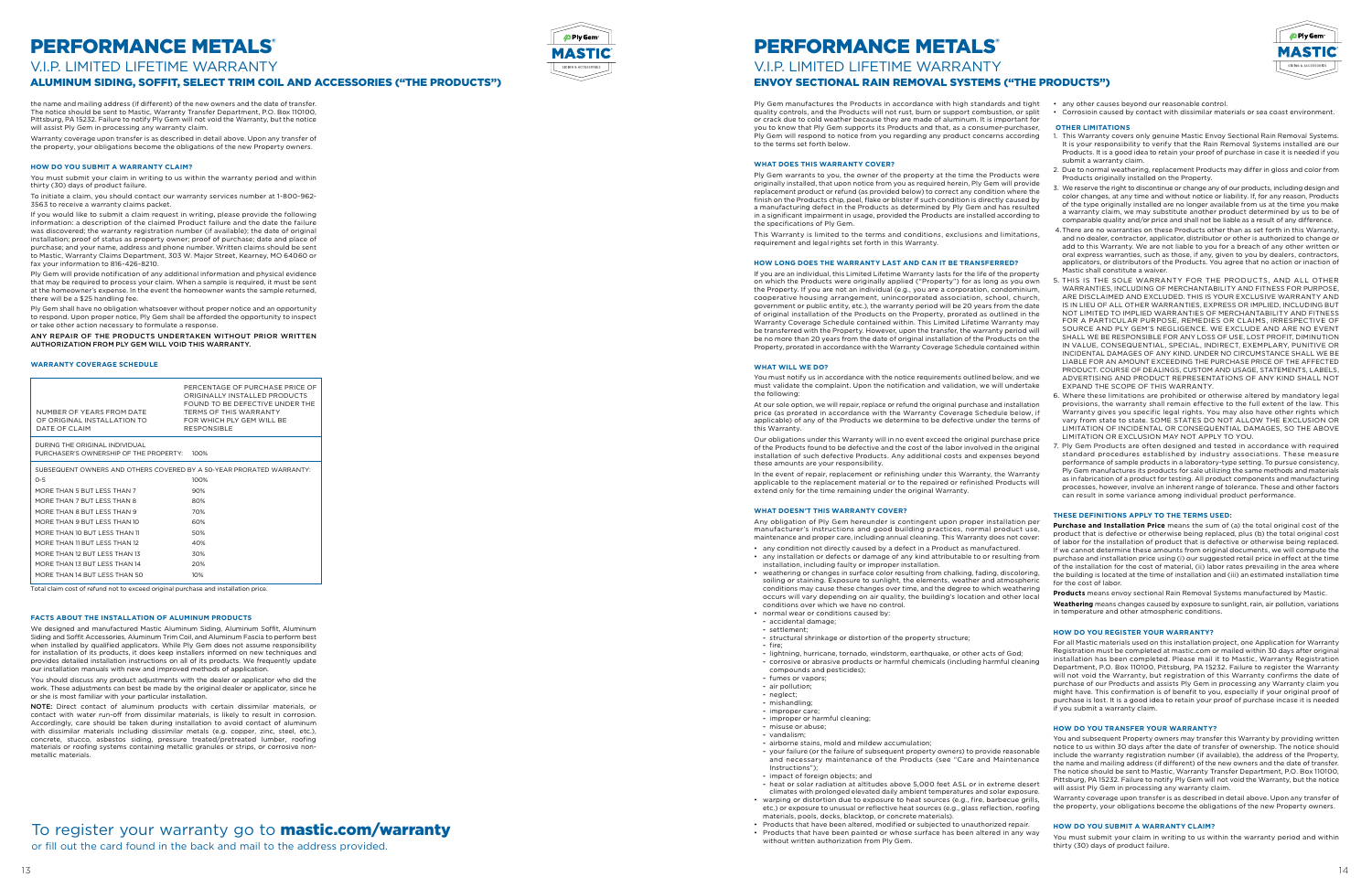To initiate a claim, you should contact our warranty services number at 1-800-962- 3563 to receive a warranty claims packet.

If you would like to submit a claim request in writing, please provide the following information: a description of the claimed Product failure and the date the failure was discovered; the warranty registration number (if available); the date of original installation; proof of status as property owner; proof of purchase; date and place of purchase; and your name, address and phone number. Written claims should be sent to Mastic, Warranty Claims Department, 303 W. Major Street, Kearney, MO 64060 or fax your information to 816-426-8210.

Ply Gem will provide notification of any additional information and physical evidence that may be required to process your claim. When a sample is required, it must be sent at the homeowner's expense. In the event the homeowner wants the sample returned, there will be a \$25 handling fee.

Ply Gem shall have no obligation whatsoever without proper notice and an opportunity to respond. Upon proper notice, Ply Gem shall be afforded the opportunity to inspect or take other action necessary to formulate a response.

ANY REPAIR OF THE PRODUCTS UNDERTAKEN WITHOUT PRIOR WRITTEN AUTHORIZATION FROM PLY GEM WILL VOID THIS WARRANTY.

#### **WARRANTY COVERAGE SCHEDULE**

Total claim cost of refund not to exceed original purchase and installation price.

#### **CARE & MAINTENANCE**

Mastic Envoy Sectional Rain Removal Systems is one of the most durable building products materials available today for residential applications. In most cases, normal rainfall is sufficient to keep it clean. But if your Mastic Envoy Sectional Rain Removal Systems should need cleaning, we recommend the following procedures. Particular attention should be given to areas that have limited exposure to the natural washing effect of rainfall.

- 1. **Moderate Atmospheric Dirt** We recommend an occasional washing with clear water using a garden hose and soft-bristled brush (a long-handled, car-washing brush is ideal for this purpose).
- 2. **Heavy Industrial Atmospheric Dirt** Wash in the manner indicated above, but use the following solution:
- a. 1/3 cup detergent (Tide<sup>\*</sup>, for example)
- b. 2/3 cup trisodium phosphate (Soilax', for example)
- c. 1 gallon water
- 3. **Mildew Accumulation** Mildew can collect on surfaces of all types of building products and is often evident on surfaces that have not been properly cared for and maintained. Normally, mildew will appear as black spots. Mildew is easy to remove by using the basic cleaning solution above with the addition of sodium hypochlorite as follows:
- a. 1/3 cup detergent (Tide", for example)
- b. 2/3 cup trisodium phosphate (Soilax<sup>\*</sup>, for example)
- c. 1 quart sodium hypochlorite 5% solution (Clorox', for example) d. 3 quarts water
- 4. **Caulking Compounds, Tar and Similar Substances** Use mineral spirits in reasonable amounts and apply directly to the foreign substance. Immediately after cleaning, rinse the area thoroughly with water.

CAUTION: Do not exceed the recommended concentrations of cleaners. To do so can cause damage to the Products' surface. Avoid skin and eye contact with the solution, and in all cases follow manufacturer's instructions for the use of cleaning

# To register your warranty go to **mastic.com/warranty**

compounds and solutions. Avoid use of abrasive-type cleaners and strong solvents. Test any cleaner on an inconspicuous area before applying to major areas. To minimize streaking, always clean from the bottom to the top and follow with a rinsing of clear water. Excessive scrubbing is unnecessary and can be harmful to the Products, and

> At our sole option, we will repair, replace or refund the original purchase and installation price (as prorated in accordance with the Warranty Coverage Schedule below, if applicable) of any of the Products we determine to be defective under the terms of this Warranty. We will have no responsibility for any costs associated with the labor required to remove, replace or install any Product.

may cause undesirable glossy areas over the finish.

**FACTS ABOUT THE INSTALLATION OF MASTIC ENVOY SECTIONAL RAIN** 

**REMOVAL SYSTEMS**

- any condition not directly caused by a defect in a Product as manufactured. • any installation or defects or damage of any kind attributable to or resulting from installation, including faulty or improper installation.
- weathering or changes in surface color resulting from chalking, fading, discoloring, soiling or staining. Exposure to sunlight, the elements, weather and atmospheric conditions may cause these changes over time, and the degree to which weathering occurs will vary depending on air quality, the building's location and other local conditions over which we have no control.
- normal wear or conditions caused by:
- accidental damage;
- settlement;
- structural shrinkage or distortion of the property structure;
- fire;
- lightning, hurricane, tornado, windstorm, earthquake, or other acts of God; - corrosive or abrasive products or harmful chemicals (including harmful cleaning compounds and pesticides);
- fumes or vapors;
- air pollution;
- neglect;
- mishandling;
- improper care; - improper or harmful cleaning;
- misuse or abuse;
- vandalism;
- airborne stains, mold and mildew accumulation;
- your failure (or the failure of subsequent property owners) to provide reasonable and necessary maintenance of the Products (see "Care and Maintenance Instructions");
- impact of foreign objects; and
- heat or solar radiation at altitudes above 5,000 feet ASL or in extreme desert climates with prolonged elevated daily ambient temperatures and solar exposure. • warping or distortion due to exposure to heat sources (e.g., fire, barbecue grills,
- etc.) or exposure to unusual or reflective heat sources (e.g., glass reflection, roofing materials, pools, decks, blacktop, or concrete materials). • Products that have been altered, modified or subjected to unauthorized repair.
- Products that have been painted or whose surface has been altered in any way
- without written authorization from Ply Gem.
- any other causes beyond our reasonable control;
- corrosion caused by contact with dissimilar materials; or sea coast environment • qutters greater than 50' in length.

We designed and manufactured Mastic Envoy Sectional Rain Removal Systems to perform best when installed by qualified applicators. While Ply Gem does not assume responsibility for installation of its products, it does keep installers informed on new techniques and provides detailed installation instructions on all of its products. We frequently update our installation manuals with new and improved methods of

application.

You should discuss any product adjustments with the dealer or applicator who did the work. These adjustments can best be made by the original dealer or applicator, since he or she is most familiar with your particular installation. NOTE: Direct contact of aluminum products with certain dissimilar materials, or contact

with water run-off from dissimilar materials, is likely to result in corrosion. Accordingly, care should be taken during installation to avoid contact of aluminum with dissimilar materials including dissimilar metals (e.g. copper, zinc, steel, etc.), concrete, stucco, asbestos siding, pressure treated/pretreated lumber, roofing materials or roofing systems containing metallic granules or strips, or corrosive non-metallic materials.

**For detailed coverage of warranty information on Leaf Relief products, reference the brochure "Leaf Relief Warranty," available from your installing dealer.**





Ply Gem manufactures the Products in accordance with high standards and tight quality controls, and the Products will not rust, burn or support combustion, or split or crack due to cold weather because they are made of aluminum. It is important for you to know that Ply Gem supports its Products and that, as a consumer-purchaser, Ply Gem will respond to notice from you regarding any product concerns according to the terms set forth below.

#### **WHAT DOES THIS WARRANTY COVER?**

Ply Gem warrants to you, the owner of the property at the time the Products were originally installed, that upon notice from you as required herein, Ply Gem will provide replacement product or refund (as provided below) to correct any condition where the finish on the Products chip, peel, flake or blister if such condition is directly caused by a manufacturing defect in the Products as determined by Ply Gem and has resulted in a significant impairment in usage, provided the Products are installed according to the specifications of Ply Gem.

This Warranty is limited to the terms and conditions, exclusions and limitations, requirement and legal rights set forth in this Warranty.

#### **HOW LONG DOES THE COVERAGE LAST?**

This Registered 20-Year Limited Warranty lasts for twenty (20) years on the property on which the Products were originally applied ("Property") so long as you own the Property. This Registered 20-Year Limited Warranty may be transferred one time with the Property. However, upon the transfer, the Warranty period will be no more than 20 years from the date of original installation of the Products on the Property, prorated in accordance with the Warranty Coverage Schedule below. In the event of a transfer of this Warranty, this Warranty may not be further transferred.

#### **WHAT WILL WE DO?**

You must notify us in accordance with the notice requirements outlined below, and we must validate the complaint. Upon the notification and validation, we will undertake the following:

> te a claim, you should contact our warranty services number at 1-800-96 3563 to receive a warranty claims packet.

Our obligations under this Warranty will in no event exceed the original purchase price of the Products found to be defective and the cost of the labor involved in the original installation of such defective Products. Any additional costs and expenses beyond these amounts are your responsibility.

In the event of repair, replacement or refinishing under this Warranty, the Warranty applicable to the replacement material or to the repaired or refinished Products will extend only for the time remaining under the original Warranty.

#### **WHAT DOESN'T THIS WARRANTY COVER?**

# PERFORMANCE METALS® REGISTERED 20-YEAR LIMITED WARRANTY GUTTER COIL ("THE PRODUCTS")

Any obligation of Ply Gem hereunder is contingent upon proper installation per manufacturer's instructions and good building practices, normal product use, maintenance and proper care, including annual cleaning. This Warranty does not cover:

| PERCENTAGE OF PURCHASE PRICE OF<br>ORIGINALLY INSTALLED PRODUCTS<br>FOUND TO BE DEFECTIVE UNDER THE<br>TERMS OF THIS WARRANTY<br>FOR WHICH PLY GEM WILL BE<br><b>RESPONSIBLE</b> |
|----------------------------------------------------------------------------------------------------------------------------------------------------------------------------------|
| PURCHASER'S OWNERSHIP OF THE PROPERTY:<br>100%                                                                                                                                   |
| SUBSEQUENT OWNERS AND OTHERS COVERED BY A 50-YEAR PRORATED WARRANTY:                                                                                                             |
| 100%                                                                                                                                                                             |
| 90%                                                                                                                                                                              |
| 80%                                                                                                                                                                              |
| 70%                                                                                                                                                                              |
| 60%                                                                                                                                                                              |
| 50%                                                                                                                                                                              |
| 40%                                                                                                                                                                              |
| 30%                                                                                                                                                                              |
| 20%                                                                                                                                                                              |
| 10%                                                                                                                                                                              |
|                                                                                                                                                                                  |

#### **OTHER LIMITATIONS**

- 1. This Warranty covers only genuine Mastic Gutter Coil and Related Accessories. It is your responsibility to verify that the Gutter Coil and Related Accessories installed are our Products. It is a good idea to retain your proof of purchase in case it is needed if you submit a warranty claim.
- 2. Due to normal weathering, replacement Products may differ in gloss and color from Products originally installed on the Property.
- 3. We reserve the right to discontinue or change any of our products, including design and color changes, at any time and without notice or liability. If, for any reason, Products of the type originally installed are no longer available from us at the time you make a warranty claim, we may substitute another product determined by us to be of comparable quality and/or price and shall not be liable as a result of any difference.
- 4.There are no warranties on these Products other than as set forth in this Warranty, and no dealer, contractor, applicator, distributor or other is authorized to change or add to this Warranty. We are not liable to you for a breach of any other written or oral express warranties, such as those, if any, given to you by dealers, contractors, applicators, or distributors of the Products. You agree that no action or inaction of Ply Gem shall constitute a waiver.
- 5. THIS IS THE SOLE WARRANTY FOR THE PRODUCTS, AND ALL OTHER WARRANTIES, INCLUDING OF MERCHANTABILITY AND FITNESS FOR PURPOSE, ARE DISCLAIMED AND EXCLUDED. THIS IS YOUR EXCLUSIVE WARRANTY AND IS IN LIEU OF ALL OTHER WARRANTIES, EXPRESS OR IMPLIED, INCLUDING BUT NOT LIMITED TO IMPLIED WARRANTIES OF MERCHANTABILITY AND FITNESS FOR A PARTICULAR PURPOSE, REMEDIES OR CLAIMS, IRRESPECTIVE OF SOURCE AND PLY GEM'S NEGLIGENCE. WE EXCLUDE AND ARE NO EVENT SHALL WE BE RESPONSIBLE FOR ANY LOSS OF USE, LOST PROFIT, DIMINUTION IN VALUE, CONSEQUENTIAL, SPECIAL, INDIRECT, EXEMPLARY, PUNITIVE OR INCIDENTAL DAMAGES OF ANY KIND. UNDER NO CIRCUMSTANCE SHALL WE BE LIABLE FOR AN AMOUNT EXCEEDING THE PURCHASE PRICE OF THE AFFECTED PRODUCT. COURSE OF DEALINGS, CUSTOM AND USAGE, STATEMENTS, LABELS, ADVERTISING AND PRODUCT REPRESENTATIONS OF ANY KIND SHALL NOT EXPAND THE SCOPE OF THIS WARRANTY.
- 6. Where these limitations are prohibited or otherwise altered by mandatory legal provisions, the warranty shall remain effective to the full extent of the law. This Warranty gives you specific legal rights. You may also have other rights which vary from state to state. SOME STATES DO NOT ALLOW THE EXCLUSION OR LIMITATION OF INCIDENTAL OR CONSEQUENTIAL DAMAGES, SO THE ABOVE LIMITATION OR EXCLUSION MAY NOT APPLY TO YOU.
- 7. Ply Gem Products are often designed and tested in accordance with required standard procedures established by industry associations. These measure performance of sample products in a laboratory-type setting. To pursue consistency, Ply Gem manufactures its products for sale utilizing the same methods and materials as in fabrication of a product for testing. All product components and manufacturing processes, however, involve an inherent range of tolerance. These and other factors can result in some variance among individual product performance.

#### **HOW DO YOU REGISTER YOUR WARRANTY?**

For all Mastic materials used on this installation project, one Application for Warranty Registration must be completed at mastic.com or mailed within 30 days after original installation has been completed. Please mail it to Mastic, Warranty Registration Department, P.O. Box 110100, Pittsburg, PA 15232. Failure to register the Warranty will not void the Warranty, but registration of this Warranty confirms the date of purchase of our Products and assists Ply Gem in processing any Warranty claim you might have. This confirmation is of benefit to you, especially if your original proof of purchase is lost. It is a good idea to retain your proof of purchase incase it is needed if you submit a warranty claim.

#### **HOW DO YOU TRANSFER YOUR WARRANTY?**

You and subsequent Property owners may transfer this Warranty by providing written notice to us within 30 days after the date of transfer of ownership. The notice should include the warranty registration number (if available), the address of the Property, the name and mailing address (if different) of the new owners and the date of transfer. The notice should be sent to Mastic, Warranty Transfer Department, P.O. Box 110100, Pittsburg, PA 15232. Failure to notify Ply Gem will not void the Warranty, but the notice will assist Mastic in processing any warranty claim.

Warranty coverage upon transfer is as described in detail above. Upon any transfer of the property, your obligations become the obligations of the new Property owners.

| <b>HOW DO YOU SUBMIT A WARRANTY CLAIM?</b>                                                                                |
|---------------------------------------------------------------------------------------------------------------------------|
| You must submit your claim in writing to us within the warranty period and within<br>thirty (30) days of product failure. |
| To initiate a claim, you should contact our warranty services number at 1-800-862-                                        |

If you would like to submit a claim request in writing, please provide the following information: a description of the claimed Product failure and the date the failure was discovered; the warranty registration number (if available); the date of original nstallation; proof of status as property owner; proof of purchase; date and place of purchase; and your name, address and phone number. Written claims should be sent to Mastic, Warranty Claims Department, 303 W. Major Street, Kearney, MO 64060 or fax your information to 816-426-8210.

Ply Gem will provide notification of any additional information and physical evidence that may be required to process your claim. When a sample is required, it must be sent at the homeowner's expense. In the event the homeowner wants the sample returned, there will be a \$25 handling fee.

Mastic shall have no obligation whatsoever without proper notice and an opportunity to respond. Upon proper notice, Ply Gem shall be afforded the opportunity to inspect or take other action necessary to formulate a response.

# PERFORMANCE METALS®

## V.I.P. LIMITED LIFETIME WARRANTY ENVOY SECTIONAL RAIN REMOVAL SYSTEMS ("THE PRODUCTS")

or fill out the card found in the back and mail to the address provided.

**∕** Ply Gem MASTIC